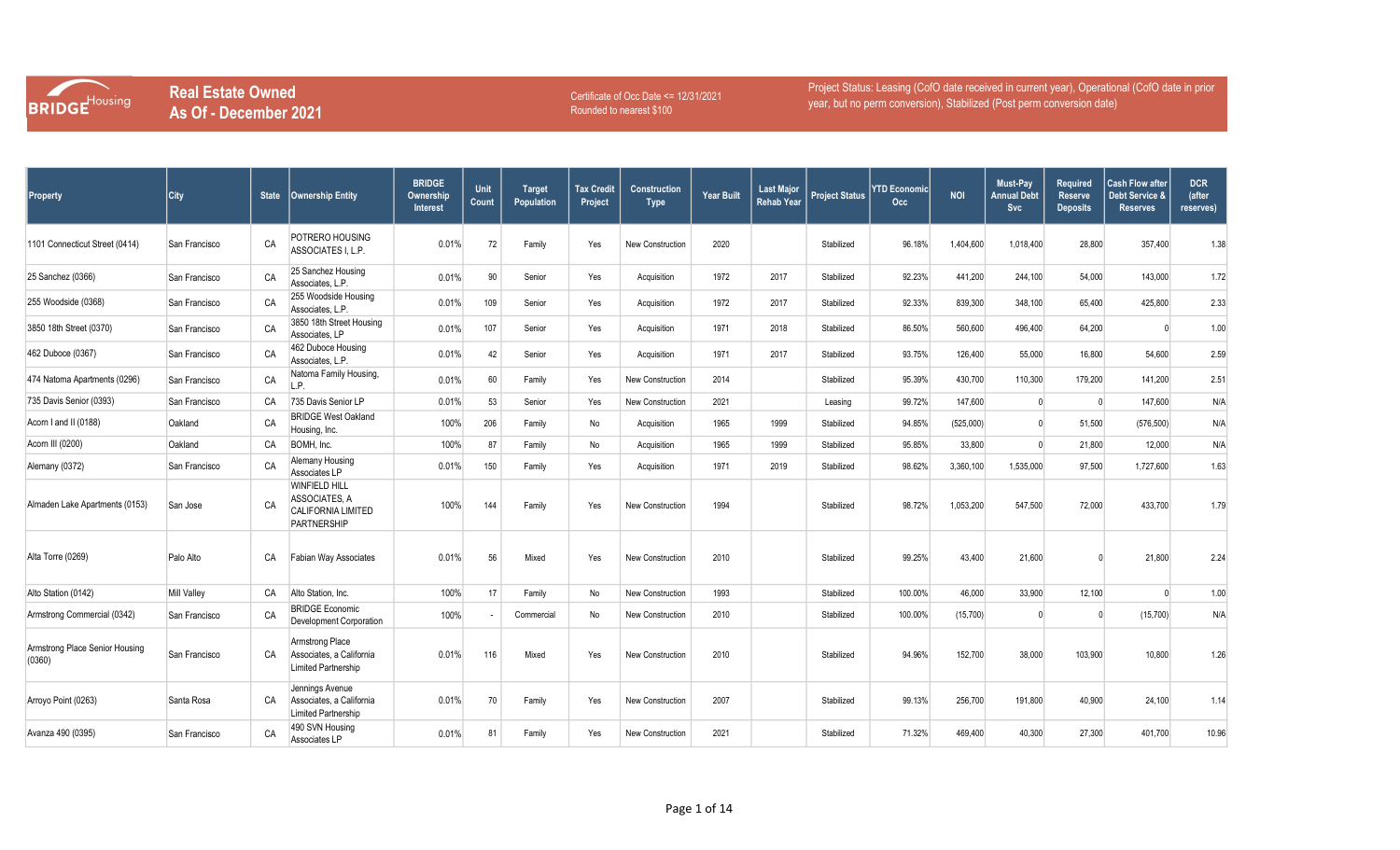

Certificate of Occ Date <= 12/31/2021 Rounded to nearest \$100

| <b>Property</b>                                | City                | <b>State</b> | <b>Ownership Entity</b>                                                                    | <b>BRIDGE</b><br>Ownership<br>Interest | Unit<br>Count | <b>Target</b><br>Population | <b>Tax Credit</b><br>Project | <b>Construction</b><br><b>Type</b> | <b>Year Built</b> | <b>Last Major</b><br><b>Rehab Year</b> | <b>Project Status</b> | YTD Economic<br>Occ. | <b>NOI</b> | Must-Pay<br><b>Annual Debt</b><br>Svc | <b>Required</b><br><b>Reserve</b><br><b>Deposits</b> | Cash Flow after<br>Debt Service &<br><b>Reserves</b> | <b>DCR</b><br>(after<br>reserves) |
|------------------------------------------------|---------------------|--------------|--------------------------------------------------------------------------------------------|----------------------------------------|---------------|-----------------------------|------------------------------|------------------------------------|-------------------|----------------------------------------|-----------------------|----------------------|------------|---------------------------------------|------------------------------------------------------|------------------------------------------------------|-----------------------------------|
| AveVista (0327)                                | Oakland             | CA           | AveVista Associates LP                                                                     | 0.01%                                  | 68            | Family                      | Yes                          | New Construction                   | 2016              |                                        | Stabilized            | 99.51%               | 739,400    | 486,300                               | 34,000                                               | 219,100                                              | 1.47                              |
| AveVista Commercial (0394)                     | Oakland             | CA           | AveVista Commercial LLC                                                                    | 100%                                   |               | Commercial                  | Yes                          | New Construction                   | 2016              |                                        | Stabilized            | 100.00%              | (14,600)   | $\Omega$                              |                                                      | (14,600)                                             | N/A                               |
| Belleau Woods (0451)                           | Beaverton           | <b>OR</b>    | <b>BELLEAU WOODS</b><br><b>APARTMENTS LLC</b>                                              | 100%                                   | 64            | Family                      | Yes                          | Acquisition                        | 1992              |                                        | Stabilized            | 96.01%               | 137,100    | 89,800                                |                                                      | 47,300                                               | 2.00                              |
| Belvedere Place (0224)                         | San Rafael          | CA           | <b>CANAL HOUSING</b><br>ASSOCIATES. A<br><b>CALIFORNIA LIMITED</b><br>PARTNERSHIP          | 100%                                   | 26            | Family                      | Yes                          | Acquisition                        | 1959              | 2002                                   | Stabilized            | 100.00%              | 208,400    | 105,600                               | 9,600                                                | 93,300                                               | 1.88                              |
| Broadway Cove (0392)                           | San Francisco       | CA           | 88 Broadway Family LP                                                                      | 0.01%                                  | 125           | Family                      | Yes                          | New Construction                   |                   |                                        | Leasing               | 100.00%              | 246.800    |                                       | $\Omega$                                             | 246,800                                              | N/A                               |
| Casa Vista (0234)                              | San Rafael          | CA           | Casa Vista Housing LLC                                                                     | 100%                                   | 40            | Family                      | No                           | Acquisition                        | 1960              | 2002                                   | Stabilized            | 100.00%              | 314,800    | 213,700                               | 38,800                                               | 62,300                                               | 1.29                              |
| Cedar Grove at Jordan Downs (0390) Los Angeles |                     | CA           | Jordan Downs 1A, LP                                                                        | 1%                                     | 115           | Family                      | Yes                          | New Construction                   | 2020              |                                        | Stabilized            | 98.86%               | 883,300    | 664,900                               | 89,800                                               | 128,700                                              | 1.23                              |
| Celadon at 9th & Broadway 4% (0348) San Diego  |                     | CA           | Broadway Upper Tower<br>Associates, L.P.                                                   | 0.01%                                  | 121           | Family                      | Yes                          | <b>New Construction</b>            | 2015              |                                        | Stabilized            | 90.88%               | 193,700    | 145,300                               | 48,400                                               |                                                      | 0.98                              |
| Celadon at 9th & Broadway 9% (0313) San Diego  |                     | CA           | <b>Broadway Tower</b><br>Associates, L.P.                                                  | 0.01%                                  | 129           | Mixed                       | Yes                          | New Construction                   | 2015              |                                        | Stabilized            | 83.41%               | 116,900    | 39,500                                | 77,400                                               |                                                      | 1.49                              |
| Centertown Apartments (0411)                   | San Rafael          | CA           | Centertown II. LP                                                                          | 0.01%                                  | 60            | Family                      | Yes                          | New Construction                   | 1992              |                                        | Operational           | 100.00%              | 272,348    |                                       | 27,470                                               | 244,872                                              | N/A                               |
| Chelsea Gardens (0207)                         | Santa Rosa          | CA           | <b>CHELSEA GARDENS</b><br>ASSOCIATES, A<br><b>CALIFORNIA LIMITED</b><br><b>PARTNERSHIP</b> | 0.1%                                   | 120           | Mixed                       | Yes                          | Acquisition                        | 1981              | 2018                                   | Stabilized            | 95.79%               | 723,300    | 317,100                               | 30,000                                               | 376,200                                              | 2.20                              |
| Chestnut Creek (0211)                          | South San Francisco | CA           | Chestnut Creek, Inc.                                                                       | 100%                                   | 40            | Senior                      | No                           | New Construction                   | 2003              |                                        | Stabilized            | 91.35%               | 688,900    |                                       | 665,200                                              | 23,700                                               | N/A                               |
| Chestnut Linden Court (0227)                   | Oakland             | CA           | <b>Chestnut Linden Associates</b>                                                          | 0.01%                                  | 151           | Family                      | Yes                          | New Construction                   | 2003              |                                        | Stabilized            | 97.88%               | 96,800     |                                       | 61,100                                               | 35,700                                               | N/A                               |
| Church Street (0403)                           | San Francisco       | CA           | Hermann Street Associates,<br>I <sub>P</sub>                                               | 0.01%                                  | 93            | Family                      | Yes                          | New Construction                   | 2002              | 2020                                   | Stabilized            | 96.21%               | 960,200    | 884,600                               | 41,800                                               | 33,800                                               | 1.11                              |
| Coggins Square Apartments (0422)               | <b>Walnut Creek</b> | CA           | Coggins Square<br>Apartments, L.P.                                                         | 0.01%                                  | 87            | Family                      | Yes                          | New Construction                   | 2001              | 2021                                   | Operational           | 92.98%               | 230,000    |                                       | $\Omega$                                             | 230,000                                              | N/A                               |
| Coleridge Park (0109)                          | San Francisco       | CA           | <b>Bernal Senior Housing</b><br>Partners, a California<br><b>Limited Partnership</b>       | 30%                                    | 49            | Senior                      | No                           | New Construction                   | 1989              | 2006                                   | Stabilized            | 93.94%               | 139,500    | 93,400                                | 46,000                                               | 100                                                  | 1.00                              |
| Copper Creek 4% (0226)                         | San Marcos          | CA           | Copper Creek 4% Housing<br>Associates, L.P.                                                | 100%                                   | 156           | Family                      | Yes                          | New Construction                   | 2005              |                                        | Stabilized            | 94.00%               | 373,300    | 326,500                               | 46,800                                               | $\Omega$                                             | 1.05                              |
| Copper Creek 9% (0264)                         | San Marcos          | CA           | Copper Creek 9% Housing<br>Associates, L.P.                                                | 100%                                   | 48            | Family                      | Yes                          | <b>New Construction</b>            | 2005              |                                        | Stabilized            | 92.84%               | 14,400     |                                       | 14,400                                               |                                                      | N/A                               |
| Cornelius Place (0396)                         | Cornelius           | <b>OR</b>    | Cornelius Place Housing<br>Associates L.P                                                  | 0.01%                                  | 45            | Senior                      | Yes                          | <b>New Construction</b>            | 2019              |                                        | Stabilized            | 99.92%               | 174,800    | 107,600                               | 21,200                                               | 46,000                                               | 1.68                              |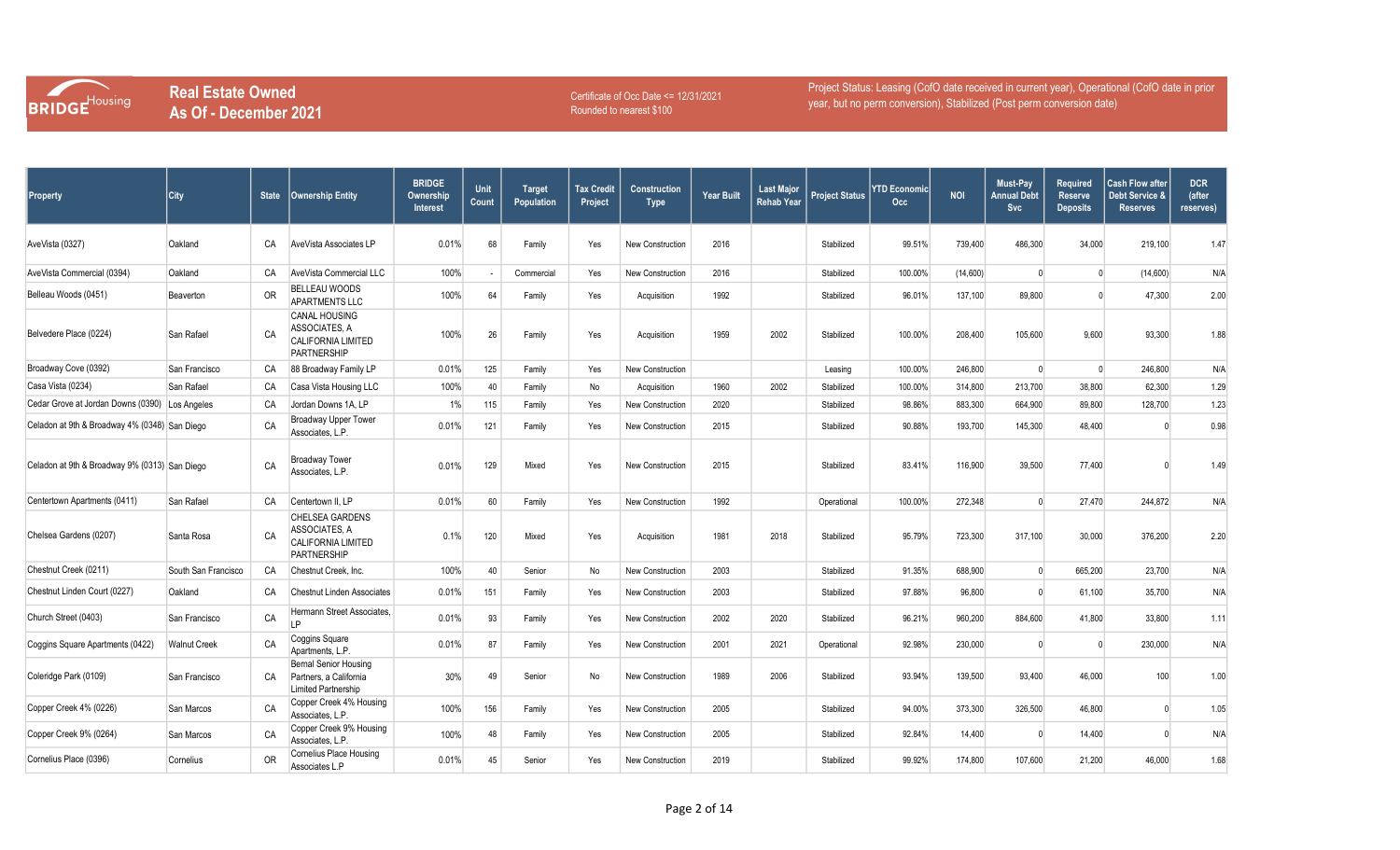

Certificate of Occ Date <= 12/31/2021 Rounded to nearest \$100

| <b>Property</b>                     | <b>City</b>         | <b>State</b> | <b>Ownership Entity</b>                                        | <b>BRIDGE</b><br>Ownership<br><b>Interest</b> | Unit<br>Count | <b>Target</b><br>Population | <b>Tax Credit</b><br>Project | <b>Construction</b><br><b>Type</b> | <b>Year Built</b> | <b>Last Major</b><br>Rehab Year | <b>Project Status</b> | YTD Economicl<br>Occ | <b>NOI</b> | Must-Pay<br>Annual Debt<br>Svc | <b>Required</b><br><b>Reserve</b><br><b>Deposits</b> | <b>Cash Flow after</b><br><b>Debt Service &amp;</b><br><b>Reserves</b> | <b>DCR</b><br>(after<br>reserves) |
|-------------------------------------|---------------------|--------------|----------------------------------------------------------------|-----------------------------------------------|---------------|-----------------------------|------------------------------|------------------------------------|-------------------|---------------------------------|-----------------------|----------------------|------------|--------------------------------|------------------------------------------------------|------------------------------------------------------------------------|-----------------------------------|
| Coronado Springs Cottages (0423)    | Seattle             | WA           | Coronado Springs Cottages<br><b>LLLP</b>                       | 100%                                          | 148           | Family                      | Yes                          | Acquisition                        | 1962              |                                 | Stabilized            | 95.35%               | 850,636    | 578,100                        | 74,000                                               | 198,536                                                                | 1.34                              |
| Coronado Springs Tower (0402)       | Seattle             | <b>WA</b>    | Coronado Springs Tower<br><b>LLC</b>                           | 100%                                          | 184           | Family                      | Yes                          | Acquisition                        | 1962              | 2021                            | Operational           | 85.05%               | 996,248    | 1,091,400                      | 12,000                                               | (107, 152)                                                             | 0.90                              |
| Cottonwood Creek (0262)             | Suisun City         | CA           | <b>Cottonwood Creek Housing</b><br>Associates, L.P.            | 0.01%                                         | 94            | Family                      | Yes                          | <b>New Construction</b>            | 2008              |                                 | Stabilized            | 96.41%               | 196,500    | 133,400                        | 63,000                                               |                                                                        | 1.00                              |
| Doretha Mitchell (0179)             | <b>Marin City</b>   | CA           | <b>Drake Marin Associates</b>                                  | 1%                                            | 30            | Family                      | Yes                          | New Construction                   | 1997              |                                 | Stabilized            | 99.62%               | 225,900    | 114,400                        | 12,000                                               | 99,500                                                                 | 1.87                              |
| Dove Canyon (0241)                  | San Diego           | CA           | White Dove Canyon<br>Housing Associates, L.P.                  | 0.01%                                         | 120           | Family                      | Yes                          | New Construction                   | 2004              |                                 | Stabilized            | 96.96%               | 611,900    | 498,800                        | 41,000                                               | 72,200                                                                 | 1.16                              |
| Emery Villa (0133)                  | Emeryville          | CA           | Emeryville Senior Housing,<br>Inc.                             | 100%                                          | 50            | Senior                      | No                           | New Construction                   | 1992              | 2013                            | Stabilized            | 94.63%               | 729,400    | 245,700                        | 22,500                                               | 461,200                                                                | 2.91                              |
| Fell Street Apartments (0340)       | San Francisco       | CA           | Gough Street Housing<br>Associates, L.P.                       | 0.01%                                         | 82            | Family                      | Yes                          | <b>New Construction</b>            | 1994              | 2012                            | Stabilized            | 93.39%               | 276,200    | 167,500                        | 34,900                                               | 73,900                                                                 | 1.42                              |
| Foothill Farms (0329)               | Sacramento          | CA           | Foothill Farms Associates,<br>L.P.                             | 0.01%                                         | 138           | Senior                      | Yes                          | New Construction                   | 2012              |                                 | Stabilized            | 97.39%               | 177,600    | 122,400                        | 55,200                                               |                                                                        | 1.00                              |
| Geraldine Johnson (0183)            | San Francisco       | CA           | Bayview Senior Housing,<br>Inc.                                | 100%                                          | 54            | Senior                      | No                           | New Construction                   | 1999              |                                 | Stabilized            | 98.59%               | 45,900     |                                | 41,500                                               | 4,300                                                                  | N/A                               |
| Grand Oak (0271)                    | South San Francisco | CA           | <b>Grand Oak Associates</b>                                    | 0.01%                                         | 43            | Family                      | Yes                          | New Construction                   | 2007              |                                 | Stabilized            | 94.34%               | 168,300    | 132,300                        | 36,000                                               | $\cap$                                                                 | 1.00                              |
| Grayson Creek (0203)                | Pleasant Hill       | CA           | <b>BRIDGE Grayson Creek</b><br>Associates                      | 100%                                          | 70            | Family                      | Yes                          | New Construction                   | 2003              |                                 | Stabilized            | 99.10%               | 531,000    | 389,200                        | 28,000                                               | 113,800                                                                | 1.29                              |
| Heritage Square (0353)              | Pasadena            | CA           | Heritage Square Housing<br>Partners, L.P.                      | 0.01%                                         | 70            | Senior                      | Yes                          | New Construction                   | 2016              |                                 | Stabilized            | 99.58%               | 468,900    | 312,300                        | 19,400                                               | 137,200                                                                | 1.47                              |
| Holly Courts (0369)                 | San Francisco       | CA           | Holly Courts Housing<br>Associates LP                          | 0.01%                                         | 118           | Family                      | Yes                          | Acquisition                        | 1940              | 2017                            | Stabilized            | 91.43%               | 1,302,000  | 783,600                        | 79,600                                               | 438,800                                                                | 1.63                              |
| Hunt's Grove (0119)                 | St. Helena          | CA           | Hunt Avenue Associates, a<br>California Limited<br>Partnership | 100%                                          | 56            | Family                      | Yes                          | New Construction                   | 1992              |                                 | Stabilized            | 99.03%               | 153,700    | 51,600                         | 30,200                                               | 72,000                                                                 | 2.39                              |
| Ironhorse at Central Station (0287) | Oakland             | CA           | 14th Street Associates                                         | 0.01%                                         | 99            | Family                      | Yes                          | <b>New Construction</b>            | 2009              |                                 | Stabilized            | 97.54%               | 440,900    | 329,400                        | 61,400                                               | 50,100                                                                 | 1.16                              |
| Irvington Terrace (0265)            | Fremont             | CA           | Irvington Development<br>Group, L.P.                           | 0.01%                                         | 100           | Family                      | Yes                          | New Construction                   | 2007              |                                 | Stabilized            | 93.59%               | 348,000    | 267,200                        | 80,800                                               |                                                                        | 1.02                              |
| Ivy at College Park (0346)          | Chino               | CA           | Ivy at College Park, L.P.                                      | 0.01%                                         | 135           | Family                      | Yes                          | New Construction                   | 2014              |                                 | Stabilized            | 98.44%               | 333,900    | 230,100                        | 86,200                                               | 17,600                                                                 | 1.14                              |
| Ivy at College Park Phase II (0376) | Chino               | CA           | <b>BHC College Park II LP</b>                                  | 0.01%                                         | 200           | Family                      | Yes                          | <b>New Construction</b>            | 2017              |                                 | Stabilized            | 99.37%               | 1,052,700  | 855,300                        | 59,200                                               | 138,200                                                                | 1.24                              |
| Kentfield (0293)                    | Stockton            | CA           | Kentfield Associates                                           | 0.01%                                         | 90            | Family                      | Yes                          | Acquisition                        | 1963              | 2009                            | Stabilized            | 94.28%               | 201,200    | 127,600                        | 41,300                                               | 32,300                                                                 | 1.35                              |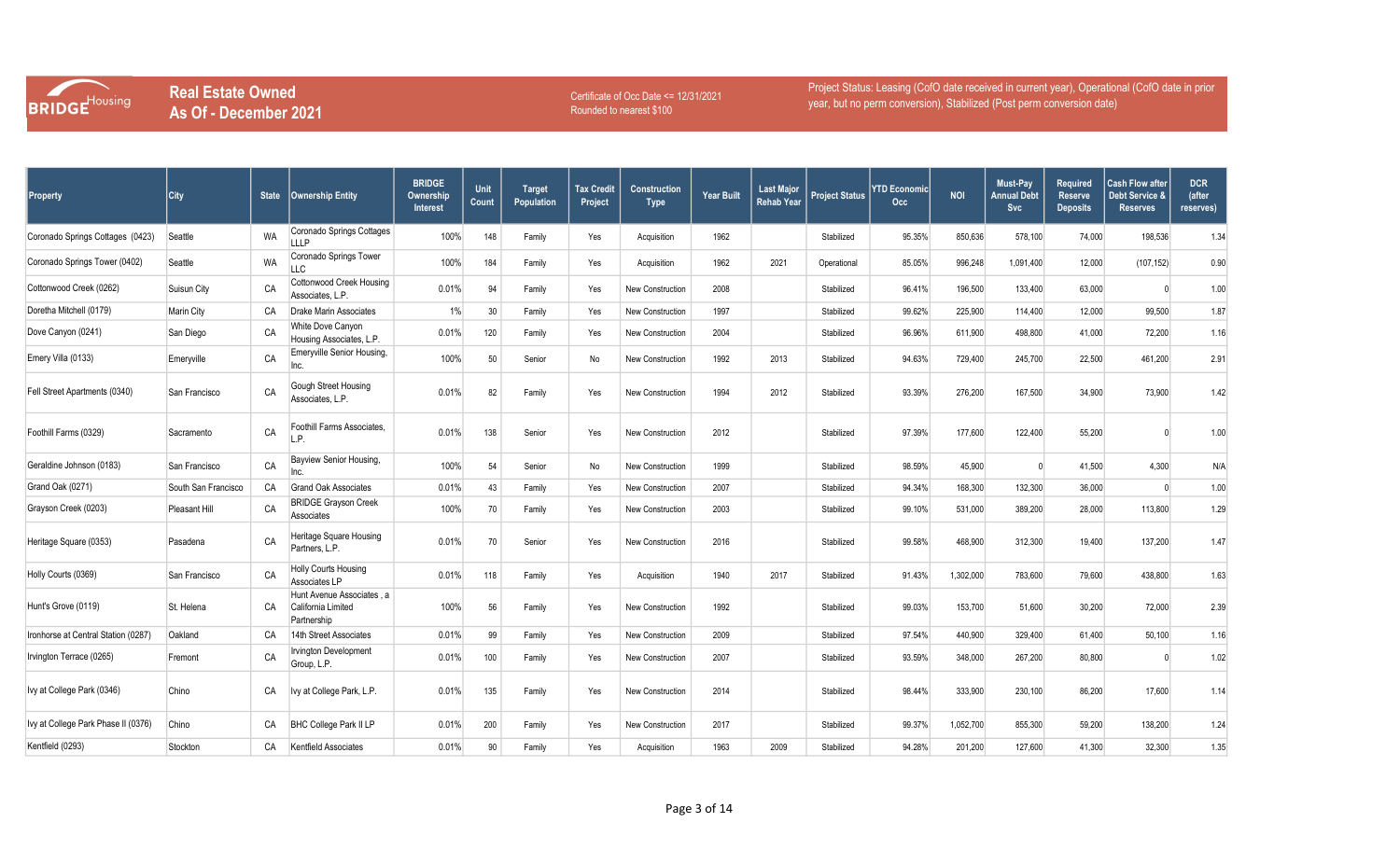

Certificate of Occ Date <= 12/31/2021 Rounded to nearest \$100

| Property                          | City                | <b>State</b> | <b>Ownership Entity</b>                                                                              | <b>BRIDGE</b><br>Ownership<br><b>Interest</b> | Unit<br>Count | <b>Target</b><br>Population | <b>Tax Credit</b><br>Project | <b>Construction</b><br><b>Type</b> | <b>Year Built</b> | <b>Last Major</b><br><b>Rehab Year</b> | <b>Project Status</b> | <b>YTD Economic</b><br>Occ. | <b>NOI</b> | Must-Pay<br>Annual Debt<br>Svc | <b>Required</b><br><b>Reserve</b><br><b>Deposits</b> | <b>Cash Flow after</b><br>Debt Service &<br><b>Reserves</b> | <b>DCR</b><br>(after<br>reserves) |
|-----------------------------------|---------------------|--------------|------------------------------------------------------------------------------------------------------|-----------------------------------------------|---------------|-----------------------------|------------------------------|------------------------------------|-------------------|----------------------------------------|-----------------------|-----------------------------|------------|--------------------------------|------------------------------------------------------|-------------------------------------------------------------|-----------------------------------|
| La Fenix (1950 Mission) (0387)    | San Francisco       | CA           | 1950 Mission Housing<br>Associates LP                                                                | $1\%$                                         | 157           | Family                      | Yes                          | <b>New Construction</b>            | 2021              |                                        | Operational           | 52.56%                      | 712,200    |                                |                                                      | 712,200                                                     | N/A                               |
| La Pradera (0156)                 | Calistoga           | CA           | <b>CALISTOGA BRANNAN</b><br>HOUSING ASSOCIATES, A<br><b>CALIFORNIA LIMITED</b><br><b>PARTNERSHIP</b> | 100%                                          | 48            | Family                      | Yes                          | New Construction                   | 1994              |                                        | Stabilized            | 100.00%                     | 105,700    | 44,800                         | 33,200                                               | 27,700                                                      | 1.62                              |
| La Vereda (0362)                  | San Leandro         | CA           | San Leandro Senior<br>Associates, L.P.                                                               | 0.01%                                         | 85            | Senior                      | Yes                          | <b>New Construction</b>            | 2019              |                                        | Stabilized            | 96.87%                      | 882,600    | 695,500                        | 51,000                                               | 136,100                                                     | 1.20                              |
| Laguna Canyon (0240)              | Irvine              | CA           | Laguna Canyon Housing<br>Associates                                                                  | 0.01%                                         | 120           | Family                      | Yes                          | New Construction                   | 2006              |                                        | Stabilized            | 99.17%                      | 828,900    | 561,900                        | 38,400                                               | 228,600                                                     | 1.41                              |
| Mabuhay Court (0205)              | San Jose            | CA           | Northside Housing<br>Associates, a California<br>Limited Partnership                                 | 100%                                          | 96            | Senior                      | Yes                          | New Construction                   | 2003              |                                        | Stabilized            | 98.78%                      | 354,300    | 118,700                        | 71,100                                               | 164,600                                                     | 2.39                              |
| Madera Vista (0321)               | Temecula            | CA           | Summerhouse Housing<br>Associates, L.P.                                                              | 0.01%                                         | 80            | Family                      | Yes                          | New Construction                   | 2014              |                                        | Stabilized            | 95.56%                      | 232,600    | 203,900                        | 28,700                                               |                                                             | 1.00                              |
| Madera Vista Phase 3 (0359)       | Temecula            | CA           | Summerhouse Housing 3,<br>P                                                                          | 0.01%                                         | 30            | Family                      | Yes                          | New Construction                   | 2017              |                                        | Stabilized            | 90.80%                      | 114,200    | 102,600                        | 10,500                                               | 1,100                                                       | 1.05                              |
| Magnolia Plaza Apartments (0453)  | South San Francisco | CA           | MAGNOLIA SSF LP                                                                                      | 100%                                          | 125           | Family                      | Yes                          | <b>New Construction</b>            | 1988              |                                        | Stabilized            | 94.00%                      | 1,605,376  | 525,791                        | 32,656                                               | 602,129                                                     | 1.87                              |
| Mandela Commercial (0253)         | Oakland             | CA           | Mandela Gateway<br>Commercial, LLC                                                                   | 100%                                          |               | Commercial                  | No                           | New Construction                   | 2008              |                                        | Stabilized            | 100.00%                     | (7,600)    |                                | $\Omega$                                             | (7,600)                                                     | N/A                               |
| Mandela Gateway Apartments (0246) | Oakland             | CA           | <b>MANDELA GATEWAY</b><br>ASSOCIATES, A<br><b>CALIFORNIA LIMITED</b><br>PARTNERSHIP                  | 0.01%                                         | 168           | Family                      | Yes                          | <b>New Construction</b>            | 2005              |                                        | Stabilized            | 96.04%                      | 198,600    |                                | 65,000                                               | 133,600                                                     | N/A                               |
| Marea Alta (0306)                 | San Leandro         | CA           | Alameda Housing<br>Associates, L.P.                                                                  | 0.01%                                         | 115           | Family                      | Yes                          | <b>New Construction</b>            | 2017              |                                        | Stabilized            | 97.89%                      | 478,600    | 331,100                        | 69,000                                               | 78,500                                                      | 1.41                              |
| Marina Tower Annex (0221)         | Vallejo             | CA           | Marina Annex Associates                                                                              | 99.99%                                        | 57            | Senior                      | Yes                          | Acquisition                        | 1978              | 2002                                   | Stabilized            | 98.54%                      | 363.400    | 69,600                         | 20,300                                               | 273,400                                                     | 4.93                              |
| Marina Tower Apartments (0273)    | Vallejo             | CA           | Marina Tower Associates                                                                              | 99.99%                                        | 155           | Senior                      | Yes                          | Acquisition                        | 1975              | 2006                                   | Stabilized            | 97.40%                      | 581,200    | 453,600                        | 46,200                                               | 81.400                                                      | 1.19                              |
| Metro Center (0349)               | <b>Foster City</b>  | CA           | Metro Senior Homes, Inc.                                                                             | 100%                                          | 60            | Senior                      | Yes                          | New Construction                   | 1997              | 2014                                   | Stabilized            | 98.28%                      | 61,900     | $\Omega$                       | 48,000                                               | 13,900                                                      | N/A                               |
| Mission Dolores (0371)            | San Francisco       | CA           | <b>Mission Dolores Housing</b><br>Associates LP                                                      | 0.01%                                         | 91            | Senior                      | Yes                          | Acquisition                        | 1971              | 2018                                   | Stabilized            | 91.86%                      | 679,500    | 530,500                        | 54,600                                               | 94,400                                                      | 1.25                              |
| Montara (Bay Meadows) (0391)      | San Mateo           | CA           | Bay Meadows Affordable<br>Associates, LP                                                             | 0.01%                                         | 68            | Family                      | Yes                          | New Construction                   | 2020              |                                        | Stabilized            | 97.61%                      | 1,483,700  | 444,900                        | 30,600                                               | 1,008,200                                                   | 3.44                              |
| Montevista Apartments (0173)      | Milpitas            | CA           | Milpitas Housing<br>Associates, a California<br>Limited Partnership                                  | 100%                                          | 306           | Family                      | Yes                          | New Construction                   | 1999              | 2021                                   | Stabilized            | 87.11%                      | 2,659,500  | 1,301,800                      | 43,400                                               | 1,314,400                                                   | 2.07                              |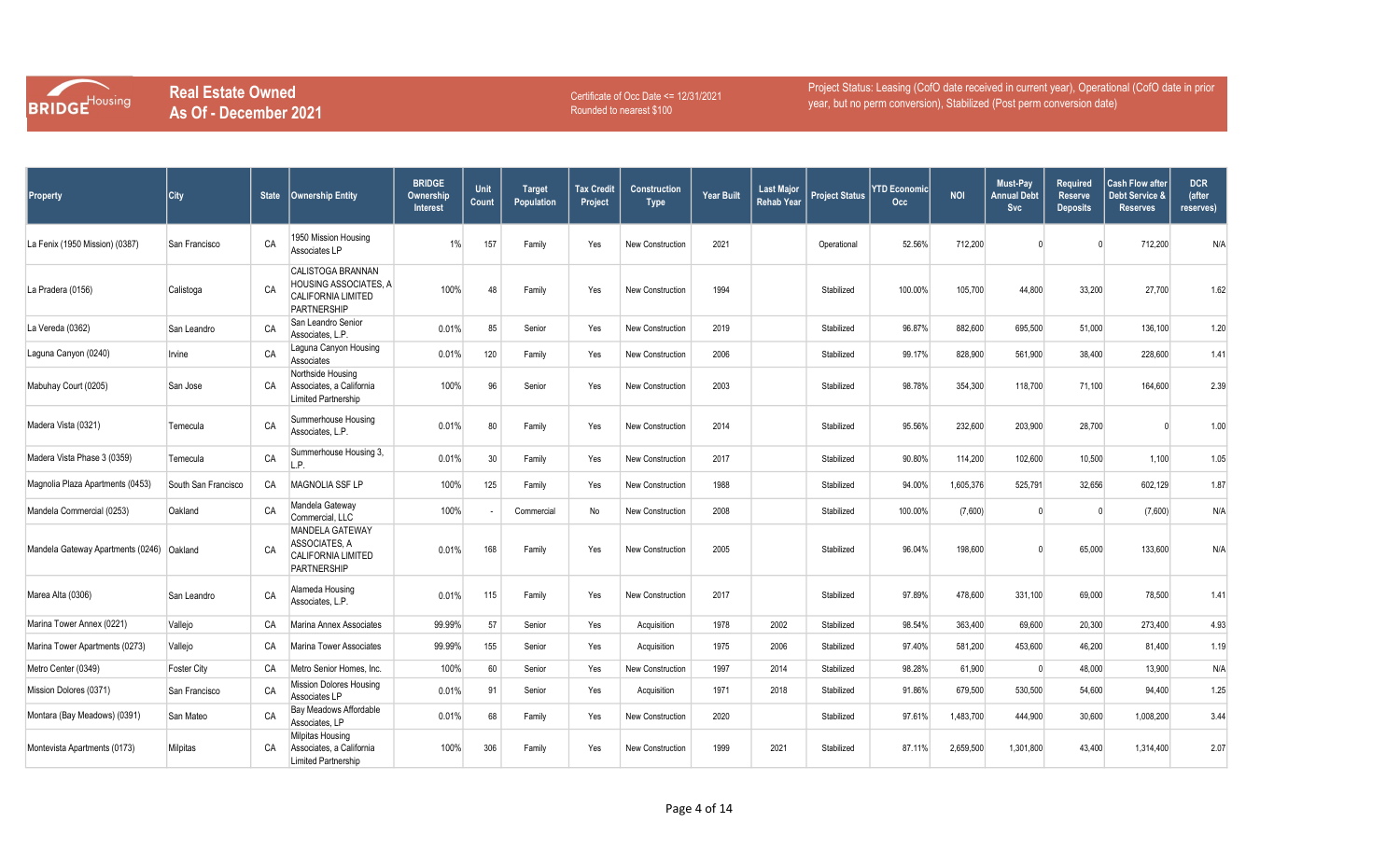

Certificate of Occ Date <= 12/31/2021 Rounded to nearest \$100

| <b>Property</b>                                      | City               | <b>State</b> | <b>Ownership Entity</b>                                               | <b>BRIDGE</b><br><b>Ownership</b><br><b>Interest</b> | Unit<br>Count | <b>Target</b><br>Population | <b>Tax Credit</b><br>Project | <b>Construction</b><br><b>Type</b> | <b>Year Built</b> | <b>Last Major</b><br><b>Rehab Year</b> | <b>Project Status</b> | YTD Economicl<br>Occ | <b>NOI</b> | Must-Pay<br><b>Annual Debt</b><br><b>Svc</b> | <b>Required</b><br><b>Reserve</b><br><b>Deposits</b> | <b>Cash Flow after</b><br>Debt Service &<br><b>Reserves</b> | <b>DCR</b><br>(after<br>reserves) |
|------------------------------------------------------|--------------------|--------------|-----------------------------------------------------------------------|------------------------------------------------------|---------------|-----------------------------|------------------------------|------------------------------------|-------------------|----------------------------------------|-----------------------|----------------------|------------|----------------------------------------------|------------------------------------------------------|-------------------------------------------------------------|-----------------------------------|
| Mural Apartments (0297)                              | Oakland            | CA           | MacArthur Telegraph<br>Associates, L.P.                               | 0.01%                                                | 90            | Family                      | Yes                          | <b>New Construction</b>            | 2016              |                                        | Stabilized            | 97.82%               | 601,100    | 302,800                                      | 56,300                                               | 242,000                                                     | 1.8'                              |
| North Beach Place (0213)                             | San Francisco      | CA           | North Beach Housing<br>Associates                                     | 0.01%                                                | 341           | Mixed                       | Yes                          | <b>New Construction</b>            | 2004              |                                        | Stabilized            | 99.72%               | 4,801,000  | 1,142,800                                    | 119,400                                              | 3,538,900                                                   | 4.10                              |
| North Beach Retail Associates, Inc.<br>(NBRA) (8402) | San Francisco      | CA           | North Beach Retail<br>Associates, LLC                                 | 46.11%                                               |               | Commercial                  | No                           | <b>New Construction</b>            | 2004              |                                        | Stabilized            | 100.00%              | 730,800    | 498,000                                      | 18,000                                               | 214,800                                                     | 1.65                              |
| Northpoint Village Apartments I (0177) Santa Rosa    |                    | CA           | Northpoint Housing<br>Associates, a California<br>Limited Partnership | 100%                                                 | 70            | Family                      | Yes                          | <b>New Construction</b>            | 1999              |                                        | Stabilized            | 98.69%               | 139,650    | 67,200                                       | 30,655                                               | 41,795                                                      | 1.62                              |
| Northpoint Village Apartments II<br>(0178)           | Santa Rosa         | CA           | Northpoint II Housing<br>Associates, L.P.                             | 100%                                                 | 40            | Family                      | Yes                          | <b>New Construction</b>            | 2000              |                                        | Stabilized            | 97.99%               | 111,635    | 68,300                                       | 28,458                                               | 14,877                                                      | 1.22                              |
| Oak Circle (0220)                                    | San Jose           | CA           | Roberts Avenue Senior<br>Housing L.P.                                 | 100%                                                 | 100           | Senior                      | Yes                          | <b>New Construction</b>            | 2003              |                                        | Stabilized            | 97.81%               | 378,200    | 241,200                                      | 36,800                                               | 100,200                                                     | 1.42                              |
| Oceanview (0377)                                     | Pacifica           | CA           | Oceanview Housing<br>Associates, LP                                   | 0.01%                                                | 100           | Senior                      | Yes                          | Acquisition                        | 1973              | 2016                                   | Stabilized            | 92.93%               | 749,600    | 559,700                                      | 37,500                                               | 152,400                                                     | 1.27                              |
| Ohlone Court (0168)                                  | San Jose           | CA           | Ohlone Housing Associates.<br>a California Limited<br>Partnership     | 100%                                                 | 135           | Family                      | Yes                          | <b>New Construction</b>            | 1997              |                                        | Stabilized            | 99.00%               | 642,700    | 287,400                                      | 91,900                                               | 263,300                                                     | 2.94                              |
| Pacific Oaks (0083)                                  | Pacifica           | CA           | Pacific Oaks Associates                                               | 25%                                                  | 104           | Senior                      | Yes                          | <b>New Construction</b>            | 1988              | 2015                                   | Stabilized            | 95.36%               | 894,800    | 410,500                                      | 31,200                                               | 453,100                                                     | 2.15                              |
| Paloma Del Mar (0433)                                | Freedom            | CA           | <b>BRIDGE Paloma Associates</b><br>LLC                                | 100%                                                 | 130           | Senior                      | Yes                          | Acquisition                        | 1993              |                                        | Stabilized            | 97.33%               | 1,150,700  | 860,200                                      | 123,300                                              | 16,720                                                      | 1.19                              |
| Paseo at COMM22 (0343)                               | San Diego          | CA           | COMM22 Family Housing,<br>L.P.                                        | 0.01%                                                | 130           | Family                      | Yes                          | <b>New Construction</b>            | 2015              |                                        | Stabilized            | 93.91%               | 451,000    | 264,800                                      | 59,600                                               | 126,500                                                     | 1.83                              |
| Peninsula Park (0209)                                | E. Palo Alto       | CA           | Nairobi Housing Associates,<br>A California Limited<br>Partnership    | 100%                                                 | 129           | Family                      | Yes                          | <b>New Construction</b>            | 2001              |                                        | Stabilized            | 99.86%               | 999,500    | 686,400                                      | 62,200                                               | 250,900                                                     | 1.37                              |
| Pickleweed (0103)                                    | <b>Mill Valley</b> | CA           | Alto Station, Inc.                                                    | 100%                                                 | 32            | Family                      | No                           | <b>New Construction</b>            | 1986              | 2002                                   | Stabilized            | 91.56%               | 207,000    | 125,700                                      | 12,300                                               | 69,000                                                      | 1.55                              |
| Pinole Grove Senior Housing (0341)                   | Pinole             | CA           | John Street Housing<br>Associates, L.P.                               | 0.01%                                                | 70            | Senior                      | Yes                          | New Construction                   | 1994              | 2012                                   | Stabilized            | 93.85%               | 180,700    | 94,300                                       | 23,700                                               | 62,600                                                      | 1.69                              |
| Poinsettia Station (0215)                            | Carlsbad           | CA           | Poinsettia Housing<br>Associates                                      | 100%                                                 | 92            | Family                      | Yes                          | <b>New Construction</b>            | 2000              |                                        | Stabilized            | 96.24%               | 605,900    | 423,000                                      | 40,500                                               | 142,400                                                     | 1.34                              |
| Pottery Court (0309)                                 | Lake Elsinore      | CA           | Pottery Court Housing<br>Associates, L.P.                             | 0.01%                                                | 113           | Family                      | Yes                          | <b>New Construction</b>            | 2012              |                                        | Stabilized            | 93.13%               | 125,300    | 74,500                                       | 50,800                                               |                                                             | 1.00                              |
| Ramona Apartments (0398)                             | Portland           | 0R           | Nurture 247 Limited<br>Partnership                                    | 0.01%                                                | 138           | Family                      | Yes                          | Acquisition                        | 2011              |                                        | Stabilized            | 93.29%               | 913,600    | 913,600                                      |                                                      |                                                             | 1.00                              |
| Redwood Shores (0159)                                | Vallejo            | CA           | Redwood Shores Senior<br>Housing, Inc.                                | 100%                                                 | 120           | Senior                      | No                           | <b>New Construction</b>            | 1997              |                                        | Stabilized            | 97.02%               | 91,800     |                                              | 32,800                                               | 59,000                                                      | N/A                               |
| Richmond City Center Apartments<br>(0354)            | Richmond           | CA           | Richmond Housing<br>Associates, L.P.                                  | 0.01%                                                | 64            | Family                      | Yes                          | <b>New Construction</b>            | 1993              | 2014                                   | Stabilized            | 92.31%               | 224,900    | 143,700                                      | 27,600                                               | 53,600                                                      | 1.37                              |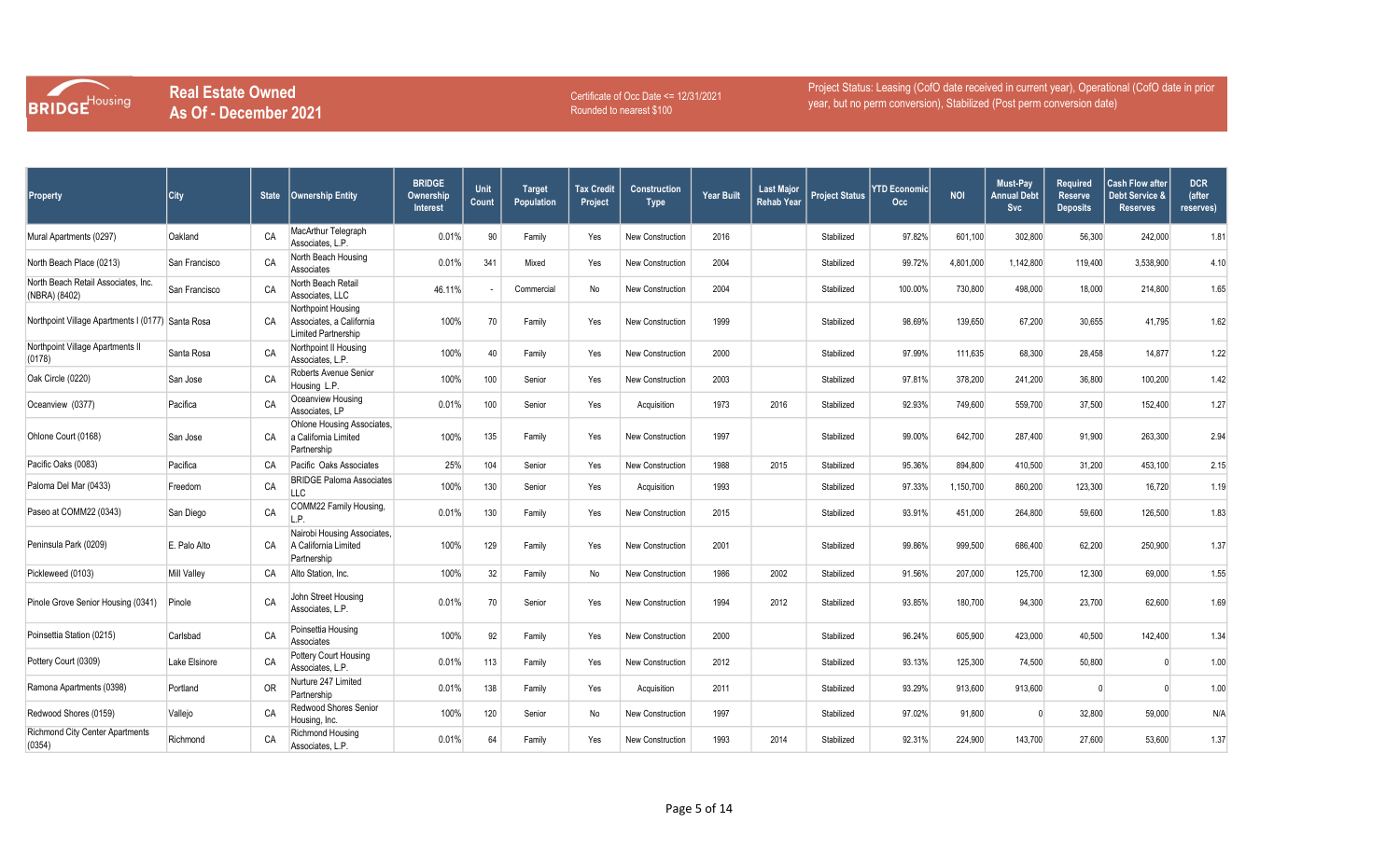

Certificate of Occ Date <= 12/31/2021 Rounded to nearest \$100

| Property                                      | City                 |     | State   Ownership Entity                                                                      | <b>BRIDGE</b><br><b>Ownership</b><br><b>Interest</b> | Unit<br>Count | <b>Target</b><br>Population | <b>Tax Credit</b><br>Project | <b>Construction</b><br><b>Type</b> | <b>Year Built</b> | <b>Last Major</b><br><b>Rehab Year</b> | <b>Project Status</b> | <b>YTD Economicl</b><br>Occ | <b>NOI</b> | Must-Pay<br>Annual Debt<br>Svc | <b>Required</b><br><b>Reserve</b><br><b>Deposits</b> | <b>Cash Flow after</b><br>Debt Service &<br><b>Reserves</b> | <b>DCR</b><br>(after<br>reserves) |
|-----------------------------------------------|----------------------|-----|-----------------------------------------------------------------------------------------------|------------------------------------------------------|---------------|-----------------------------|------------------------------|------------------------------------|-------------------|----------------------------------------|-----------------------|-----------------------------|------------|--------------------------------|------------------------------------------------------|-------------------------------------------------------------|-----------------------------------|
| Rotary Valley (0169)                          | San Rafael           | CA  | <b>ROTARY VALLEY</b><br>ASSOCIATES, A<br>CALIFORNIA LIMITED<br>PARTNERSHIP                    | 100%                                                 | 80            | Senior                      | Yes                          | New Construction                   | 1997              |                                        | Stabilized            | 96.71%                      | 105,300    | 56,500                         | 48,800                                               |                                                             | 1.00                              |
| Sage Canyon (0267)                            | San Marcos           | CA  | Area F1 Housing<br>Associates, L.P.                                                           | 0.01%                                                | 72            | Family                      | Yes                          | New Construction                   | 2007              |                                        | Stabilized            | 96.59%                      | 169,100    | 123,000                        | 42,700                                               | 3,400                                                       | 1.11                              |
| Sage Park (0318)                              | Los Angeles          | CA  | BHC Sage Park, L.P.                                                                           | 0.01%                                                | 90            | Family                      | Yes                          | New Construction                   | 2014              |                                        | Stabilized            | 98.87%                      | 338,100    | 231,900                        | 36,200                                               | 70,000                                                      | 1.47                              |
| San Paulo Apartments (0143)                   | Irvine               | СA  | San Rafael Apartments L.P.                                                                    | $1\%$                                                | 382           | Family                      | Yes                          | <b>New Construction</b>            | 1993              |                                        | Stabilized            | 98.14%                      | 5,815,900  | 3,829,260                      |                                                      | 1,986,640                                                   | 1.52                              |
| San Rafael Commons (0233)                     | San Rafael           | CA  | Sanraf Associates, a<br>California Limited<br>Partnership                                     | 0.1%                                                 | 83            | Senior                      | Yes                          | Acquisition                        | 1979              | 2002                                   | Stabilized            | 92.79%                      | 1,257,300  | 609,200                        | 50,000                                               | 598,200                                                     | 2.00                              |
| Santa Alicia (0175)                           | Irvine               | CA  | Santa Alicia Family Housing<br>Associates                                                     | 100%                                                 | 84            | Family                      | Yes                          | New Construction                   | 1996              |                                        | Stabilized            | 99.72%                      | 586,100    | 267,600                        | 58,200                                               | 260,300                                                     | 1.97                              |
| Silverado Creek (0191)                        | Napa                 | CA  | Silverado Creek Partners, a<br>California Limited<br>Partnership                              | 100%                                                 | 102           | Family                      | Yes                          | New Construction                   | 2000              |                                        | Stabilized            | 99.33%                      | 409,900    | 229,400                        | 41,000                                               | 139,500                                                     | 1.62                              |
| Sitka (0378)                                  | Portland             | OR. | Block 14 LP                                                                                   | 100%                                                 | 209           | Family                      | Yes                          | Acquisition                        | 2005              |                                        | Stabilized            | 97.22%                      | 1,913,400  | 977,700                        | 457,200                                              | 478,500                                                     | 1.37                              |
| Songbird (0401)                               | Portland             | 0R  | North Williams Housing<br><b>Associates Limited</b><br>Partnership                            | 1%                                                   | 61            | Family                      | Yes                          | New Construction                   | 2020              |                                        | Stabilized            | 94.13%                      | 170,200    | 51,000                         | 1,500                                                | 117,700                                                     | 7.27                              |
| St. Joseph's Senior Apartments (0324) Oakland |                      | CA  | St. Joseph's Senior, L.P.                                                                     | 0.01%                                                | 84            | Senior                      | Yes                          | Acquisition                        | 1912              | 2011                                   | Stabilized            | 98.23%                      | 998,800    | 351,400                        | 50,400                                               | 597,000                                                     | 2.71                              |
| Steamboat Point Apartments (0092)             | San Francisco        | CA  | South Beach Family<br>Associates, a California<br>Limited Partnership                         | 100%                                                 | 108           | Family                      | Yes                          | New Construction                   | 1992              |                                        | Stabilized            | 96.98%                      | 486,300    | 95.900                         | 92,000                                               | 298,400                                                     | 5.40                              |
| Strobridge Court (0170)                       | <b>Castro Valley</b> | CA  | <b>STROBRIDGE HOUSING</b><br>ASSOCIATES, A<br><b>CALIFORNIA LIMITED</b><br><b>PARTNERSHIP</b> | $1\%$                                                | 96            | Mixed                       | Yes                          | New Construction                   | 1998              |                                        | Stabilized            | 94.76%                      | 303,100    | 196,900                        | 82,300                                               | 23,800                                                      | 1.75                              |
| Sycamore Place (0222)                         | Danville             | CA  | Danville Senior Housing<br>Associates                                                         | 100%                                                 | 74            | Senior                      | Yes                          | New Construction                   | 2003              |                                        | Stabilized            | 93.29%                      | 152,400    | 73,500                         | 29,600                                               | 49,300                                                      | 1.67                              |
| Terra Cotta (0184)                            | San Marcos           | CA  | Terra Cotta Housing<br>Associates                                                             | 100%                                                 | 168           | Family                      | Yes                          | <b>New Construction</b>            | 2000              |                                        | Stabilized            | 98.36%                      | 319,900    | 269,600                        | 50,400                                               |                                                             | 1.00                              |
| Terraza Palmera at St. Joseph's<br>(0272)     | Oakland              | CA  | St. Joseph's Family<br>Associates, L.P.                                                       | 0.01%                                                | 62            | Family                      | Yes                          | New Construction                   | 2014              |                                        | Stabilized            | 98.11%                      | 519,900    | 297,900                        | 37,200                                               | 184,800                                                     | 1.63                              |
| The Abigail (0351)                            | Portland             | 0R  | Abigail Housing Associates<br>LP                                                              | 0.01%                                                | 155           | Family                      | Yes                          | New Construction                   | 2016              |                                        | Stabilized            | 94.23%                      | 925,100    | 864,100                        | 61,100                                               |                                                             | 1.01                              |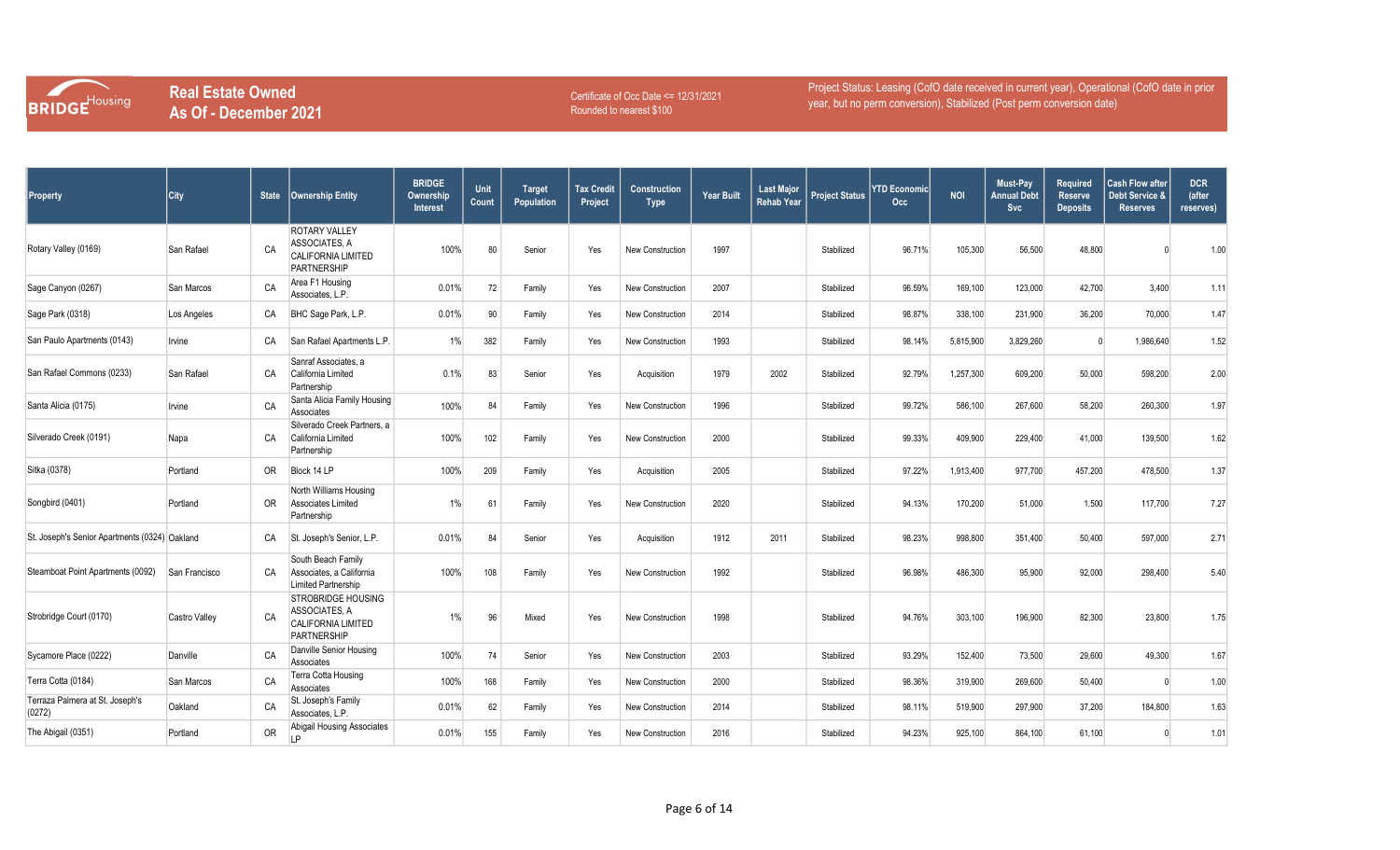

Certificate of Occ Date <= 12/31/2021 Rounded to nearest \$100

| Property                           | City                   | <b>State</b> | <b>Ownership Entity</b>                                                                          | <b>BRIDGE</b><br>Ownership<br>Interest | Unit<br>Count | <b>Target</b><br>Population | <b>Tax Credit</b><br>Project | <b>Construction</b><br><b>Type</b> | <b>Year Built</b> | <b>Last Major</b><br><b>Rehab Year</b> | <b>Project Status</b> | YTD Economicl<br>Occ | <b>NOI</b> | Must-Pay<br><b>Annual Debt</b><br>Svc | <b>Required</b><br><b>Reserve</b><br><b>Deposits</b> | <b>Cash Flow after</b><br>Debt Service &<br><b>Reserves</b> | <b>DCR</b><br>(after<br>reserves) |
|------------------------------------|------------------------|--------------|--------------------------------------------------------------------------------------------------|----------------------------------------|---------------|-----------------------------|------------------------------|------------------------------------|-------------------|----------------------------------------|-----------------------|----------------------|------------|---------------------------------------|------------------------------------------------------|-------------------------------------------------------------|-----------------------------------|
| The Arbors (0189)                  | Hercules               | CA           | Hercules Senior Housing<br>Associates, a California<br>Limited Partnership                       | 100%                                   | 60            | Senior                      | Yes                          | New Construction                   | 2000              |                                        | Stabilized            | 96.86%               | 343,200    | 260,200                               | 36,100                                               | 46,900                                                      | 1.18                              |
| The Carquinez (0308)               | Richmond               | CA           | Carquinez Associates, L.P.                                                                       | 0.01%                                  | 36            | Senior                      | Yes                          | Acquisition                        | 1925              | 2010                                   | Stabilized            | 85.97%               | 365,900    | 164,000                               | 16,200                                               | 185,800                                                     | 2.13                              |
| The Coronet (0245)                 | San Francisco          | CA           | Geary Housing Partners,<br>L.P.                                                                  | 0.01%                                  | 150           | Mixed                       | Yes                          | New Construction                   | 2010              |                                        | Stabilized            | 97.36%               | 148,800    | 29,400                                | 90,000                                               | 29,400                                                      | 1.27                              |
| The Fountains (0107)               | Mountain View          | CA           | SR Fountains LP                                                                                  | 33%                                    | 124           | Senior                      | No                           | New Construction                   | 2003              |                                        | Stabilized            | 96.15%               | 970,900    | 134,400                               | 90,900                                               | 745,600                                                     | 6.55                              |
| The Parkview (0187)                | Pleasanton             | CA           | BLP Partnership, Inc.                                                                            | 100%                                   | 105           | Senior                      | No                           | New Construction                   | 2007              |                                        | Stabilized            | 80.00%               | 725,000    | 630,000                               | 95,000                                               | $\Omega$                                                    | 1.00                              |
| The Rivermark (0315)               | <b>West Sacramento</b> | CA           | <b>BRIDGE Triangle</b><br>Associates, L.P.                                                       | 0.01%                                  | 70            | Family                      | Yes                          | New Construction                   | 2015              |                                        | Stabilized            | 98.93%               | 96.200     | 46.800                                | 37,000                                               | 12.400                                                      | 1.35                              |
| The Vera (0384)                    | Portland               | <b>OR</b>    | RiverPlace 3 Housing<br>Limited Partnership                                                      | 0.01%                                  | 203           | Mixed                       | Yes                          | New Construction                   | 2019              |                                        | Stabilized            | 95.43%               | 384,700    | 444,800                               | 73,200                                               | (133, 300)                                                  | 0.30                              |
| Torrey del Mar (0217)              | San Diego              | CA           | <b>CARMEL VALLEY</b><br>HOUSING ASSOCIATES, A<br><b>CALIFORNIA LIMITED</b><br><b>PARTNERSHIP</b> | 100%                                   | 112           | Family                      | Yes                          | New Construction                   | 2003              |                                        | Stabilized            | 96.99%               | 373,600    | 287,900                               | 45,500                                               | 40,200                                                      | 1.17                              |
| Transbay 9 (0374)                  | San Francisco          | CA           | 500 Folsom LP                                                                                    | 0.005%                                 | 109           | Family                      | Yes                          | New Construction                   | 2019              |                                        | Stabilized            | 97.92%               | 458,983    | 278,100                               | 38,200                                               | 142,683                                                     | 1.51                              |
| Tressa Apartments (0363)           | Seattle                | WA           | Linden 143 LLC                                                                                   | 0.01%                                  | 474           | Family                      | Yes                          | Acquisition                        | 2009              |                                        | Stabilized            | 80.11%               | 2,064,200  | 2,403,500                             | 163,400                                              | (502, 700)                                                  | 0.79                              |
| Trestle Glen (0301)                | Colma                  | CA           | Trestle Glen Associates, a<br>California Limited<br>Partnership                                  | 0.01%                                  | 119           | Family                      | Yes                          | New Construction                   | 2010              |                                        | Stabilized            | 99.55%               | 757,900    | 472,500                               | 71,400                                               | 214,100                                                     | 1.47                              |
| Victoria at COMM22 (0344)          | San Diego              | CA           | COMM22 Senior Housing,<br>.P.                                                                    | 0.01%                                  | 70            | Senior                      | Yes                          | New Construction                   | 2015              |                                        | Stabilized            | 92.28%               | 60,700     | 16,200                                | 44,500                                               |                                                             | 1.00                              |
| Villa Loma Apartments (0339)       | Carlsbad               | CA           | Tobria Terrace, LLC                                                                              | 100%                                   | 344           | Family                      | Yes                          | New Construction                   | 1996              | 2011                                   | Stabilized            | 96.38%               | 1,496,300  | 1,232,200                             | 123,400                                              | 140,700                                                     | 1.11                              |
| Village at Westview Phase I (0389) | Ventura                | CA           | Villages at Westview I LP                                                                        | 0.01%                                  | 131           | Family                      | Yes                          | <b>New Construction</b>            | 2019              |                                        | Stabilized            | 98.27%               | 1,491,125  | 1,166,500                             | 47,200                                               | 277,425                                                     | 1.24                              |
| Visitacion Gardens (0193)          | <b>Brisbane</b>        | CA           | Brisbane Senior Housing.<br>Inc.                                                                 | 100%                                   | 14            | Senior                      | No                           | New Construction                   | 1998              |                                        | Stabilized            | 98.33%               | 14,700     |                                       | 14,700                                               |                                                             | N/A                               |
| Windrow (0255)                     | Irvine                 | CA           | Northwood Housing<br>Associates, L.P.                                                            | 0.01%                                  | 96            | Family                      | Yes                          | New Construction                   | 2006              |                                        | Stabilized            | 91.62%               | 454,200    | 420,600                               | 33,600                                               |                                                             | 1.06                              |
| Woodbury Walk (0284)               | Irvine                 | CA           | Woodbury Partners, a<br>California limited<br>partnership                                        | 0.01%                                  | 150           | Family                      | Yes                          | New Construction                   | 2007              |                                        | Stabilized            | 98.84%               | 932,400    | 507,200                               | 52,500                                               | 372,700                                                     | 1.79                              |
| Woodland Park (0386)               | Hillsboro              | <b>OR</b>    | WOODLAND PARK<br>ASSOCIATES, L.P.                                                                | 0.01%                                  | 111           | Mixed                       | Yes                          | Acquisition                        | 1980              | 2017                                   | Stabilized            | 98.58%               | 988,400    | 406,500                               | 44,600                                               | 537,300                                                     | 2.45                              |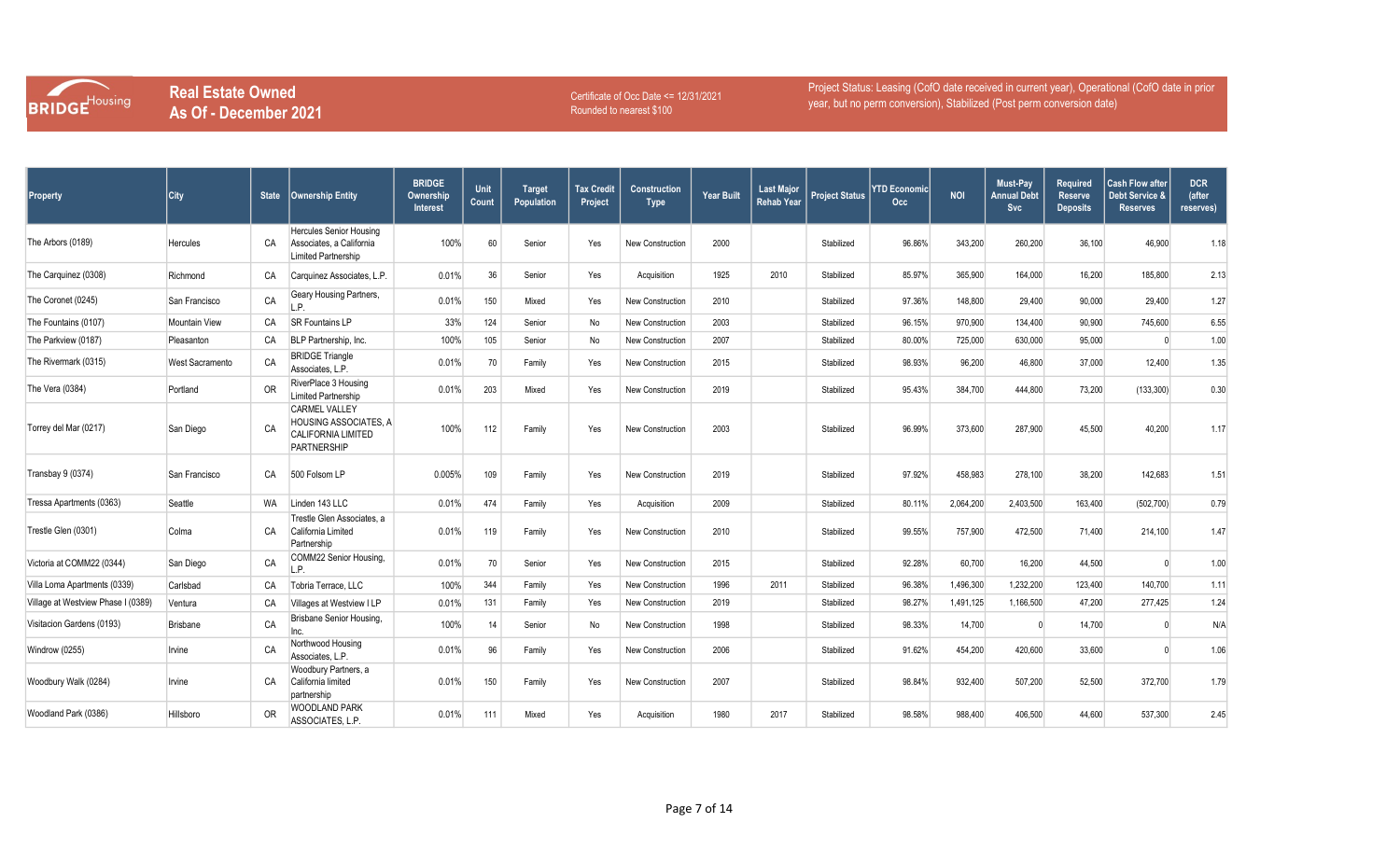

| Property                                 | <b>Must-Pay Loan</b><br>Balance(s) | Subordinate Soft Must-Pay<br><b>Debt Balance</b> | <b>Maturity Dates</b> | Investor                                                            | Lender                                                                                    |
|------------------------------------------|------------------------------------|--------------------------------------------------|-----------------------|---------------------------------------------------------------------|-------------------------------------------------------------------------------------------|
| 1101 Connecticut Street (0414)           | 17,328,600                         | 21,378,100                                       |                       | Wells Fargo Affordable<br>1/1/2036 Housing Community<br>Development | Citibank                                                                                  |
| 25 Sanchez (0366)                        | 2,649,500                          | 20,746,600                                       |                       | 2/1/2035 Bank of America                                            | <b>Bank of America</b>                                                                    |
| 255 Woodside (0368)                      | 3,851,300                          | 24,090,200                                       |                       | 02/01/2035 Bank of America                                          | <b>Bank of America</b>                                                                    |
| 3850 18th Street (0370)                  | 8,106,300                          | 23,547,600                                       |                       | 11/1/2036 Bank of America                                           | <b>Bank of America</b>                                                                    |
| 462 Duboce (0367)                        | 357,800                            | 14,812,500                                       |                       | 2/1/2033 Bank of America                                            | <b>Bank of America</b>                                                                    |
| 474 Natoma Apartments (0296)             | 856,800                            | 15,609,100                                       |                       | 6/1/2031 Bank of America                                            | <b>Bank of America</b>                                                                    |
| 735 Davis Senior (0393)                  | $\mathbf 0$                        | 34,090,100                                       |                       | N/A Bank of America                                                 | N/A                                                                                       |
| Acorn I and II (0188)                    | $\mathbf{0}$                       | 1,015,000                                        |                       | N/A N/A                                                             | N/A                                                                                       |
| Acorn III (0200)                         | $\mathbf{0}$                       | 1,108,500                                        |                       | N/A N/A                                                             | N/A                                                                                       |
| Alemany (0372)                           | 27,440,500                         | 54,181,900                                       |                       | 11/1/2037 Bank of America                                           | <b>Bank of America</b>                                                                    |
| Almaden Lake Apartments (0153)           | 8,827,500                          | 6,339,300                                        | 10/1/2029 N/A         |                                                                     | US Bank N.A.                                                                              |
| Alta Torre (0269)                        | 5,142,400                          | 2,778,000                                        |                       | 6/1/2066 Union Bank                                                 | State of California<br>Department of Housing and<br><b>Community Development</b><br>(HCD) |
| Alto Station (0142)                      | 75,200                             | 950,600                                          | 5/1/2024 N/A          |                                                                     | JP Morgan Chase                                                                           |
| Armstrong Commercial (0342)              | $\mathbf{0}$                       | 2,639,900                                        |                       | N/A N/A                                                             | N/A                                                                                       |
| Armstrong Place Senior Housing<br>(0360) | 9,042,200                          | 18,413,400                                       | 11/1/2066             | <b>Enterprise Green</b><br>Communities                              | State of California<br>Department of Housing and<br><b>Community Development</b><br>(HCD) |
| Arroyo Point (0263)                      | 1.881.800                          | 8.314.500                                        |                       | 12/1/2037 MMA Financial                                             | Citibank                                                                                  |
| Avanza 490 (0395)                        | 6,544,000                          | 24,817,800                                       |                       | 12/10/2046 Bank of America                                          | <b>Cornerstone Permanent</b><br>Mortgage Fund IV LLC                                      |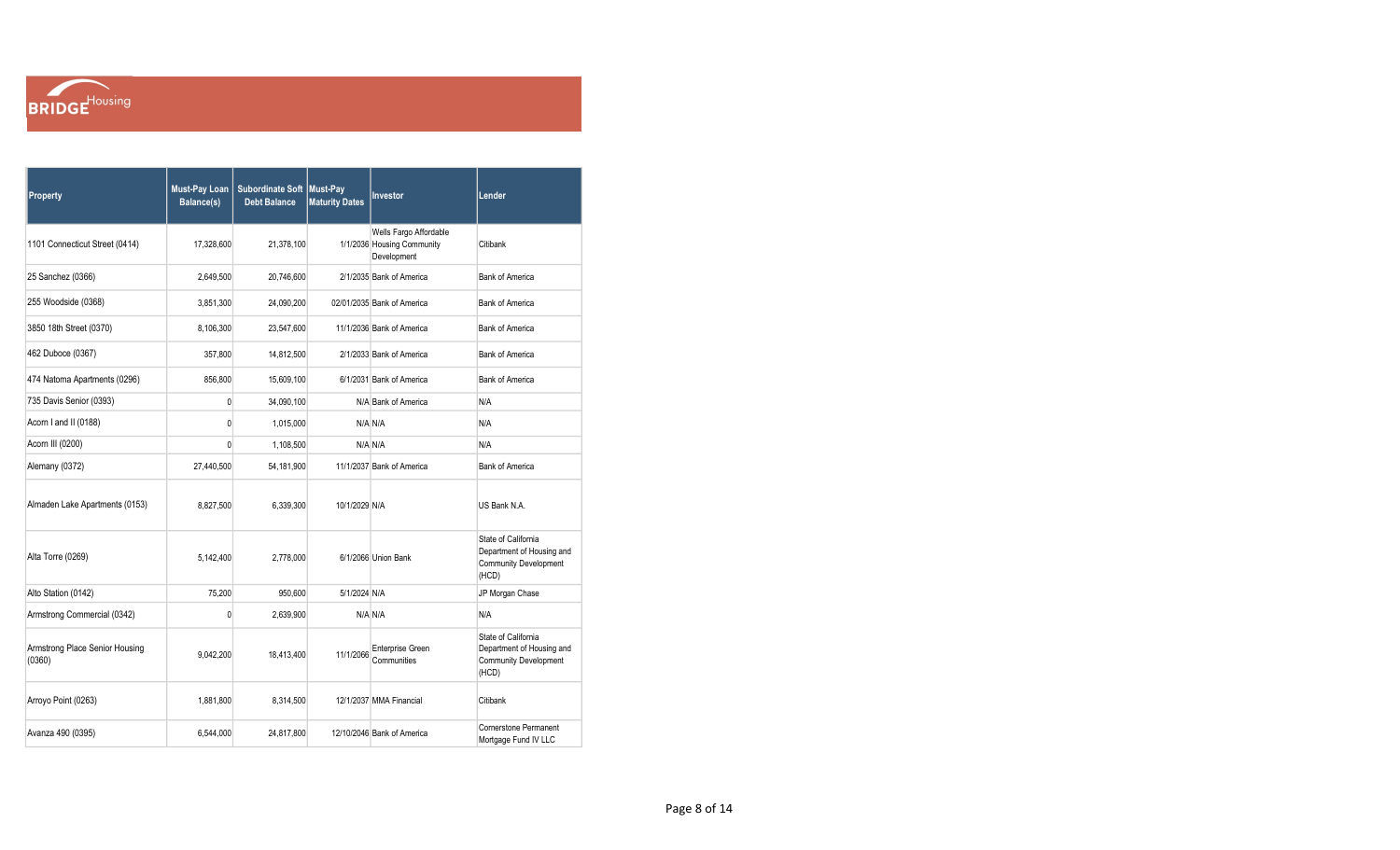

| Property                            | <b>Must-Pay Loan</b><br>Balance(s) | Subordinate Soft   Must-Pay<br><b>Debt Balance</b> | <b>Maturity Dates</b> | <b>Investor</b>                                                       | Lender                                                                                    |
|-------------------------------------|------------------------------------|----------------------------------------------------|-----------------------|-----------------------------------------------------------------------|-------------------------------------------------------------------------------------------|
| AveVista (0327)                     | 6.291.900                          | 9.404.700                                          |                       | Wells Fargo Affordable<br>09/30/2051 Housing Community<br>Development | JP Morgan Chase                                                                           |
| AveVista Commercial (0394)          | $\mathbf{0}$                       | 0                                                  |                       | N/A N/A                                                               | N/A                                                                                       |
| Belleau Woods (0451)                | 11,800,000                         | 0                                                  | 9/30/2026 N/A         |                                                                       | <b>BRIDGE Housing Corporation</b>                                                         |
| Belvedere Place (0224)              | 873,200                            | 2,362,500                                          | 5/1/2033 N/A          |                                                                       | CalHFA                                                                                    |
| Broadway Cove (0392)                | $\mathbf{0}$                       | 75,531,700                                         |                       | N/A Bank of America                                                   | N/A                                                                                       |
| Casa Vista (0234)                   | 3,454,100                          | 1,856,400                                          | 9/1/2023 N/A          |                                                                       | US Bank N.A.                                                                              |
| Cedar Grove at Jordan Downs (0390)  | 10,467,400                         | 26,826,100                                         |                       | 9/1/2054 Bank of America                                              | JP Morgan Chase                                                                           |
| Celadon at 9th & Broadway 4% (0348) | 1,046,200                          | 18,914,800                                         |                       | 8/1/2030 US Bancorp                                                   | US Bank N.A.                                                                              |
| Celadon at 9th & Broadway 9% (0313) | 9,405,500                          | 5,222,200                                          |                       | 10/27/2071 US Bancorp                                                 | State of California<br>Department of Housing and<br><b>Community Development</b><br>(HCD) |
| Centertown Apartments (0411)        | $\overline{0}$                     | 19,278,800                                         |                       | N/A NHT Equity, LLC                                                   | N/A                                                                                       |
| Chelsea Gardens (0207)              | 2,034,600                          | 383,100                                            |                       | 12/23/2029 Union Bank                                                 | CalHFA                                                                                    |
| Chestnut Creek (0211)               | $\pmb{0}$                          | 3,420,200                                          |                       | N/A N/A                                                               | N/A                                                                                       |
| Chestnut Linden Court (0227)        | $\mathbf{0}$                       | 15,545,900                                         |                       | N/A OHA Development LLC                                               | N/A                                                                                       |
| Church Street (0403)                | 15,408,800                         | 16,820,500                                         |                       | 10/1/2034 Merritt Community Capital                                   | <b>Prudential Multifamily</b><br>Mortgage, LLC                                            |
| Coggins Square Apartments (0422)    | 0                                  | 46,917,800                                         |                       | N/A NHT Equity, LLC                                                   | N/A                                                                                       |
| Coleridge Park (0109)               | 766,300                            | 949,100                                            | 7/1/2032 N/A          |                                                                       | City and County of San<br>Francisco                                                       |
| Copper Creek 4% (0226)              | 2,918,800                          | 11,244,700                                         | 2/1/2036 N/A          |                                                                       | CalHFA                                                                                    |
| Copper Creek 9% (0264)              | 0                                  | 1,155,300                                          |                       | N/A N/A                                                               | N/A                                                                                       |
| Cornelius Place (0396)              | 2.183.800                          | 1.813.600                                          |                       | 1/1/2040 Enterprise                                                   | <b>Banner Bank</b>                                                                        |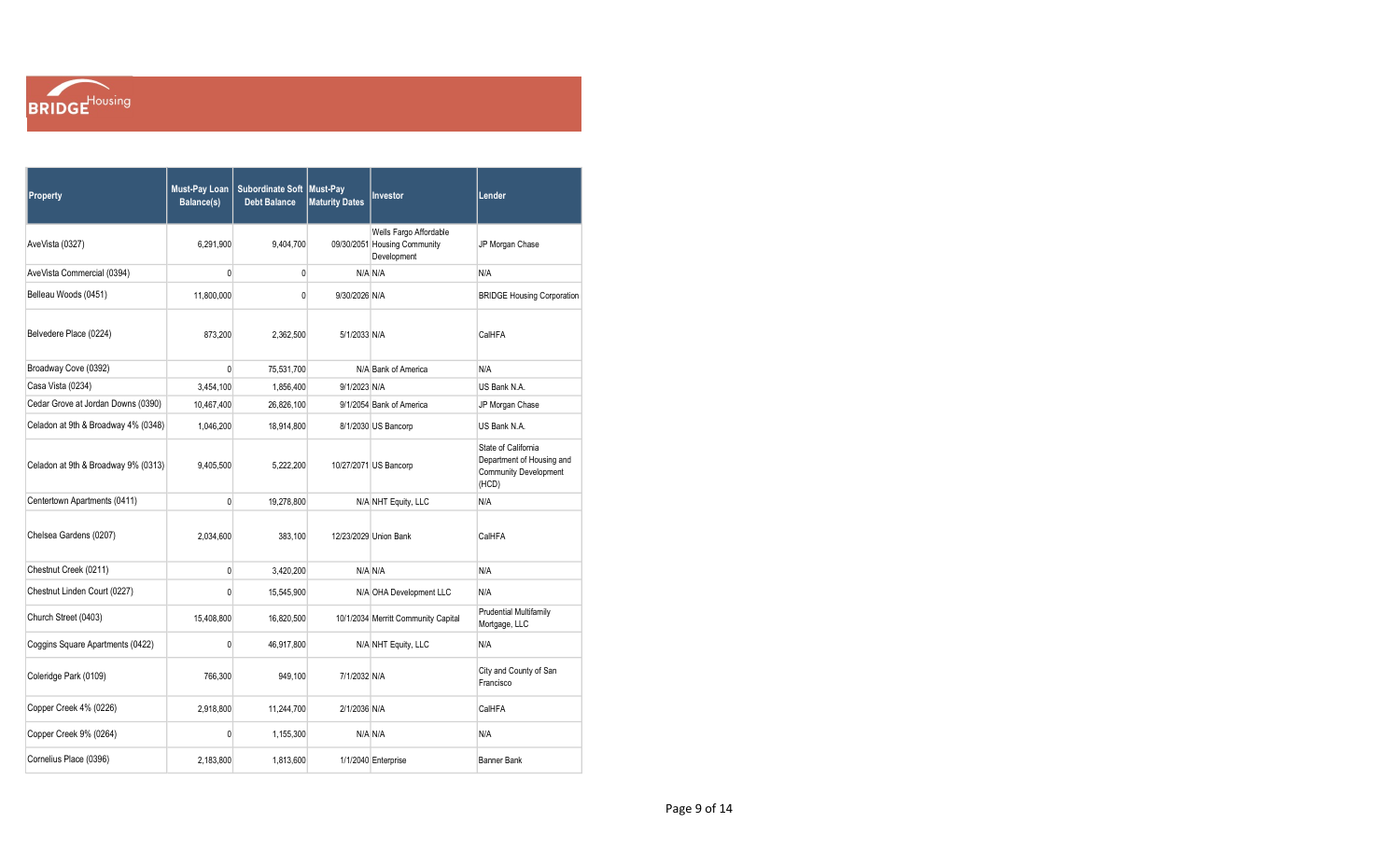

| Property                            | <b>Must-Pay Loan</b><br>Balance(s) | Subordinate Soft Must-Pay<br><b>Debt Balance</b> | <b>Maturity Dates</b> | Investor                                                              | Lender                                            |
|-------------------------------------|------------------------------------|--------------------------------------------------|-----------------------|-----------------------------------------------------------------------|---------------------------------------------------|
| Coronado Springs Cottages (0423)    | 17.105.700                         | 9,459,800                                        |                       | 5/1/2038 Enterprise                                                   | Umpqua Bank                                       |
| Coronado Springs Tower (0402)       | 23,149,000                         | 900,000                                          | 4/24/2027 N/A         |                                                                       | Align Bank                                        |
| Cottonwood Creek (0262)             | 1,203,400                          | 12,623,500                                       |                       | 10/1/2038 Union Bank                                                  | California Community<br>Reinvestment Corp. (CCRC) |
| Doretha Mitchell (0179)             | 964.100                            | 164,200                                          |                       | 10/1/2037 The Richman Group                                           | CalHFA                                            |
| Dove Canyon (0241)                  | 5,558,100                          | 1,265,700                                        |                       | 1/1/2040 Union Bank                                                   | Citibank                                          |
| Emery Villa (0133)                  | 3,304,300                          | 0                                                | 10/1/2024 N/A         |                                                                       | <b>Prudential Multifamily</b><br>Mortgage, LLC    |
| Fell Street Apartments (0340)       | 2,325,500                          | 4,939,200                                        |                       | Wells Fargo Affordable<br>8/1/2031 Housing Community<br>Development   | Citibank                                          |
| Foothill Farms (0329)               | 688,000                            | 8,500,000                                        |                       | Wells Fargo Affordable<br>1/1/2029 Housing Community<br>Development   | California Community<br>Reinvestment Corp. (CCRC) |
| Geraldine Johnson (0183)            | 0                                  | 0                                                |                       | N/A N/A                                                               | N/A                                               |
| Grand Oak (0271)                    | 1,265,900                          | 7,075,300                                        |                       | 3/1/2038 MMA Financial                                                | JP Morgan Chase                                   |
| Grayson Creek (0203)                | 3,280,100                          | 7,769,900                                        | 10/1/2033 N/A         |                                                                       | CalHFA                                            |
| Heritage Square (0353)              | 4,816,200                          | 1,693,700                                        |                       | Wells Fargo Affordable<br>06/01/2035 Housing Community<br>Development | California Community<br>Reinvestment Corp. (CCRC) |
| Holly Courts (0369)                 | 8,867,000                          | 29,866,400                                       |                       | 02/01/2035 Bank of America                                            | <b>Bank of America</b>                            |
| Hunt's Grove (0119)                 | 33,700                             | 3,143,800                                        | 8/1/2022 N/A          |                                                                       | Citibank                                          |
| Ironhorse at Central Station (0287) | 3,305,700                          | 17,140,600                                       |                       | 11/1/2050 US Bancorp                                                  | Union Bank                                        |
| Irvington Terrace (0265)            | 2,539,800                          | 11,803,800                                       |                       | 12/1/2037 MMA Financial                                               | California Community<br>Reinvestment Corp. (CCRC) |
| Ivy at College Park (0346)          | 3,091,000                          | 15,202,300                                       |                       | Wells Fargo Affordable<br>12/1/2050 Housing Community<br>Development  | California Community<br>Reinvestment Corp. (CCRC) |
| Ivy at College Park Phase II (0376) | 14,946,800                         | 7,646,800                                        |                       | 11/1/2033 NHT Equity, LLC                                             | <b>Prudential Multifamily</b><br>Mortgage, LLC    |
| Kentfield (0293)                    | 1,678,500                          | 9,865,500                                        |                       | 12/1/2045 Bank of America                                             | <b>Bank of America</b>                            |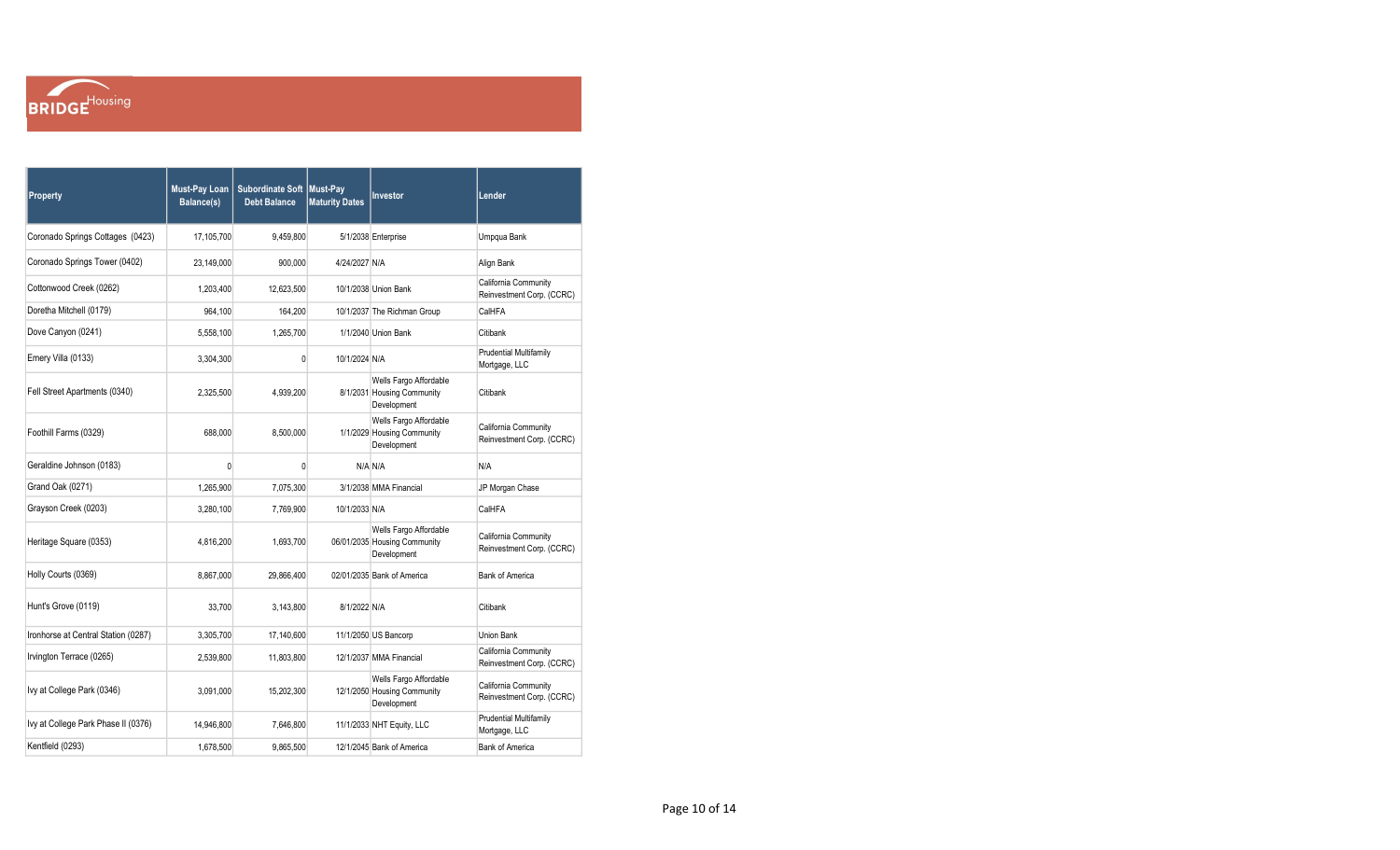

| Property                          | <b>Must-Pay Loan</b><br>Balance(s) | Subordinate Soft   Must-Pay<br><b>Debt Balance</b> | <b>Maturity Dates</b> | Investor                                                            | Lender                                            |
|-----------------------------------|------------------------------------|----------------------------------------------------|-----------------------|---------------------------------------------------------------------|---------------------------------------------------|
| La Fenix (1950 Mission) (0387)    | 0                                  | 98,292,100                                         |                       | Wells Fargo Affordable<br>N/A Housing Community<br>Development      | N/A                                               |
| La Pradera (0156)                 | 111,200                            | 2,262,600                                          | 7/1/2024 N/A          |                                                                     | Citibank                                          |
| La Vereda (0362)                  | 9,951,400                          | 18,499,800                                         |                       | 6/30/2030 US Bancorp                                                | US Bank N.A.                                      |
| Laguna Canyon (0240)              | 6,654,700                          | 2,706,100                                          |                       | 12/1/2041 Irvine Company                                            | Citibank                                          |
| Mabuhay Court (0205)              | 1,034,300                          | 7,719,900                                          | 6/1/2033 N/A          |                                                                     | Citibank                                          |
| Madera Vista (0321)               | 3,030,800                          | 7,775,000                                          |                       | Wells Fargo Affordable<br>5/1/2032 Housing Community<br>Development | California Community<br>Reinvestment Corp. (CCRC) |
| Madera Vista Phase 3 (0359)       | 1,672,400                          | 3,271,300                                          |                       | 1/1/2035 National Equity Fund (NEF)                                 | Citibank                                          |
| Magnolia Plaza Apartments (0453)  | 19,440,000                         | 1,742,300                                          | 3/31/2033 N/A         |                                                                     | <b>BRIDGE Housing Corporation</b>                 |
| Mandela Commercial (0253)         | 0                                  | 959,800                                            |                       | N/A N/A                                                             | N/A                                               |
| Mandela Gateway Apartments (0246) | 0                                  | 8,668,200                                          | N/A                   | OHA Development LLC N/A                                             |                                                   |
| Marea Alta (0306)                 | 4,937,300                          | 20.789.100                                         |                       | Wells Fargo Affordable<br>7/1/2037 Housing Community<br>Development | Wells Fargo Bank                                  |
| Marina Tower Annex (0221)         | 533,200                            | 35,700                                             | 2/1/2032 N/A          |                                                                     | CalHFA                                            |
| Marina Tower Apartments (0273)    | 3,644,600                          | 1,927,400                                          |                       | 1/29/2029 Union Bank                                                | <b>BRIDGE Housing Corporation</b>                 |
| Metro Center (0349)               | 0                                  | 6,993,800                                          |                       | N/A N/A                                                             | N/A                                               |
| Mission Dolores (0371)            | 9,488,200                          | 20,829,100                                         |                       | 11/1/2036 Bank of America                                           | <b>Bank of America</b>                            |
| Montara (Bay Meadows) (0391)      | 14,309,000                         | 11,408,400                                         |                       | 7/1/2038 National Equity Fund (NEF)                                 | Walker & Dunlop LLC                               |
| Montevista Apartments (0173)      | 44,134,300                         | 8,114,500                                          | 8/1/2061 N/A          |                                                                     | CalHFA                                            |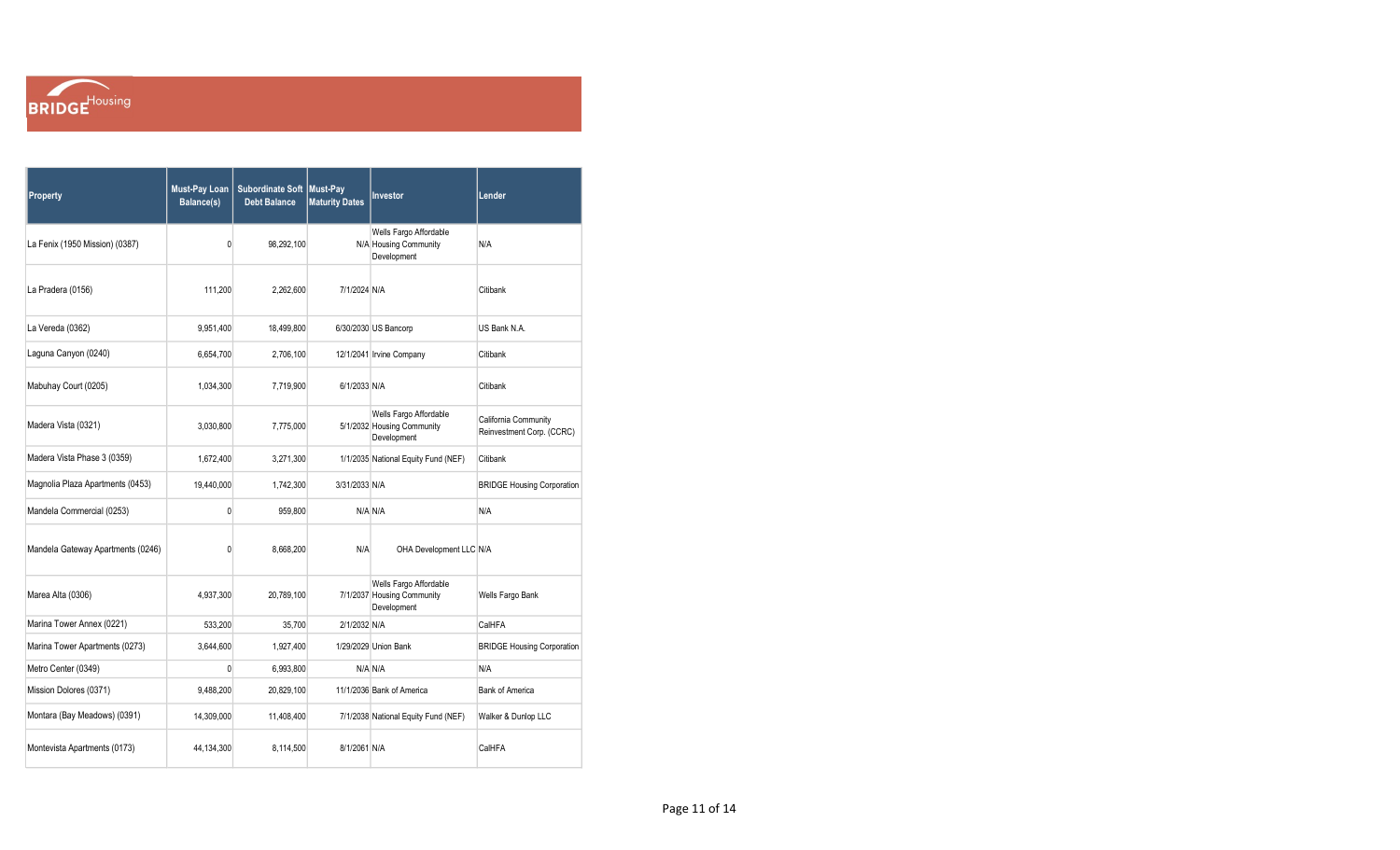

| Property                                             | <b>Must-Pay Loan</b><br>Balance(s) | Subordinate Soft   Must-Pay<br><b>Debt Balance</b> | <b>Maturity Dates</b> | Investor                                                            | Lender                                            |
|------------------------------------------------------|------------------------------------|----------------------------------------------------|-----------------------|---------------------------------------------------------------------|---------------------------------------------------|
| Mural Apartments (0297)                              | 3,641,500                          | 19,504,800                                         |                       | 2/1/2031 Union Bank                                                 | US Bank N.A.                                      |
| North Beach Place (0213)                             | 9,745,300                          | 23,416,600                                         | 1/1/2036              | <b>Centerline Oakland Partners</b><br>Inc.                          | Citibank                                          |
| North Beach Retail Associates, Inc.<br>(NBRA) (8402) | 1,583,700                          | 92,700                                             | 05/01/2025 N/A        |                                                                     | Union Bank                                        |
| Northpoint Village Apartments I (0177)               | 2,310,000                          | 2,672,200                                          |                       | N/A N/A                                                             | Umpqua Bank                                       |
| Northpoint Village Apartments II<br>(0178)           | 1,815,000                          | 1,310,000                                          |                       | N/A N/A                                                             | Umpqua Bank                                       |
| Oak Circle (0220)                                    | 2,144,100                          | 5,908,000                                          | 11/1/2033 N/A         |                                                                     | CalHFA                                            |
| Oceanview (0377)                                     | 9,015,800                          | 11,812,000                                         |                       | 7/31/2057 Merritt Community Capital                                 | CalHFA                                            |
| Ohlone Court (0168)                                  | 1,382,800                          | 5,899,100                                          | 10/1/2027 N/A         |                                                                     | Citibank                                          |
| Pacific Oaks (0083)                                  | 6,616,000                          | $\mathbf{0}$                                       | 7/1/2022 N/A          |                                                                     | Wells Fargo Bank                                  |
| Paloma Del Mar (0433)                                | 13,178,400                         | 4,238,800                                          | 2/28/2030 N/A         |                                                                     | Housing Trust Silicon Valley                      |
| Paseo at COMM22 (0343)                               | 3,052,000                          | 21,903,200                                         | 09/01/2044            | <b>AEGON USA Realty Advisors</b><br>Inc.                            | <b>Bank of America</b>                            |
| Peninsula Park (0209)                                | 11,059,300                         | 5,267,100                                          | 10/1/2029 N/A         |                                                                     | US Bank N.A.                                      |
| Pickleweed (0103)                                    | 926,600                            | $\mathbf{0}$                                       | 7/1/2031 N/A          |                                                                     | CalHFA                                            |
| Pinole Grove Senior Housing (0341)                   | 1,200,900                          | 5,270,100                                          |                       | Wells Fargo Affordable<br>7/1/2030 Housing Community<br>Development | California Community<br>Reinvestment Corp. (CCRC) |
| Poinsettia Station (0215)                            | 6,929,500                          | $\mathbf{0}$                                       | 10/1/2029 N/A         |                                                                     | US Bank N.A.                                      |
| Pottery Court (0309)                                 | 821,200                            | 11,163,900                                         | 1/1/2031              | Wachovia Affordable Housing<br><b>Community Development</b>         | California Community<br>Reinvestment Corp. (CCRC) |
| Ramona Apartments (0398)                             | 13,099,500                         | 20,907,300                                         |                       | 2/1/2042 US Bancorp                                                 | US Bank N.A.                                      |
| Redwood Shores (0159)                                | 0                                  | 0                                                  |                       | N/A N/A                                                             | N/A                                               |
| <b>Richmond City Center Apartments</b><br>(0354)     | 980,400                            | 2,753,800                                          |                       | 4/20/2029 Raymond James                                             | US Bank N.A.                                      |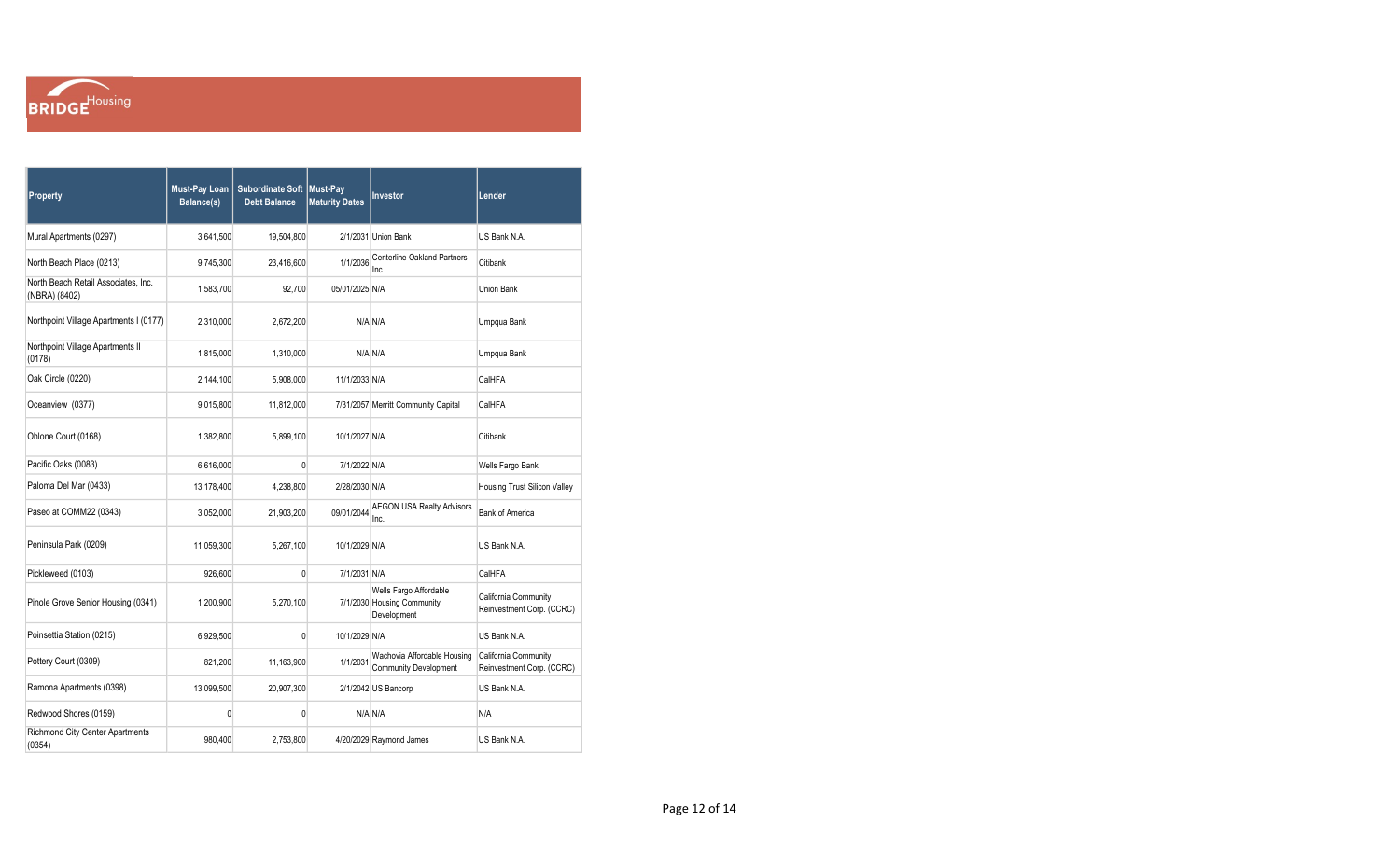

| Property                                  | <b>Must-Pay Loan</b><br>Balance(s) | Subordinate Soft Must-Pay<br><b>Debt Balance</b> | <b>Maturity Dates</b> | Investor                                           | Lender                                            |
|-------------------------------------------|------------------------------------|--------------------------------------------------|-----------------------|----------------------------------------------------|---------------------------------------------------|
| Rotary Valley (0169)                      | 298,600                            | 1,077,000                                        | 12/1/2027 N/A         |                                                    | <b>WestAmerica Bank</b>                           |
| Sage Canyon (0267)                        | 1,088,100                          | 7,562,800                                        |                       | 10/1/2037 National Equity Fund (NEF)               | <b>Union Bank</b>                                 |
| Sage Park (0318)                          | 3,182,000                          | 4,025,800                                        |                       | 4/1/2033 Bank of America                           | California Community<br>Reinvestment Corp. (CCRC) |
| San Paulo Apartments (0143)               | 57,814,100                         | 0                                                | 3/1/2026              | <b>Irvine Apartment</b><br>Communities, L.P. (IAC) | CBRE Capital Markets, Inc                         |
| San Rafael Commons (0233)                 | 4,140,000                          | 2,332,800                                        |                       | 12/1/2031 Union Bank                               | Citibank                                          |
| Santa Alicia (0175)                       | 4,309,700                          | $\mathbf{0}$                                     | 10/1/2029 N/A         |                                                    | US Bank N.A.                                      |
| Silverado Creek (0191)                    | 1,636,000                          | 5,187,500                                        | 6/1/2031 N/A          |                                                    | <b>Bank of America</b>                            |
| Sitka (0378)                              | 16,568,700                         | 507,300                                          | 2/28/2022 N/A         |                                                    | <b>BRIDGE Housing Corporation</b>                 |
| Songbird (0401)                           | 5,486,400                          | 10,636,600                                       |                       | N/A US Bancorp                                     | Barings Multifamily Capital,<br>LLC               |
| St. Joseph's Senior Apartments (0324)     | 2,677,600                          | 15,718,900                                       |                       | 2/1/2032 Union Bank                                | US Bank N.A.                                      |
| Steamboat Point Apartments (0092)         | 102,400                            | 4,166,600                                        | 1/1/2023 N/A          |                                                    | Citibank                                          |
| Strobridge Court (0170)                   | 1,016,200                          | 944,900                                          | 2/1/2028              | <b>Edison Capital Housing</b><br>Investments       | Citibank                                          |
| Sycamore Place (0222)                     | 1,117,900                          | 5,239,800                                        | 12/29/2021 N/A        |                                                    | Century Housing Corporation                       |
| Terra Cotta (0184)                        | 1,817,900                          | 6,798,600                                        | 9/1/2031 N/A          |                                                    | JP Morgan Chase                                   |
| Terraza Palmera at St. Joseph's<br>(0272) | 3,002,500                          | 14,077,300                                       |                       | 1/1/2029 Union Bank                                | US Bank N.A.                                      |
| The Abigail (0351)                        | 14,024,300                         | 17,905,600                                       |                       | 04/01/2037 NHT Equity, LLC                         | Wells Fargo Bank                                  |